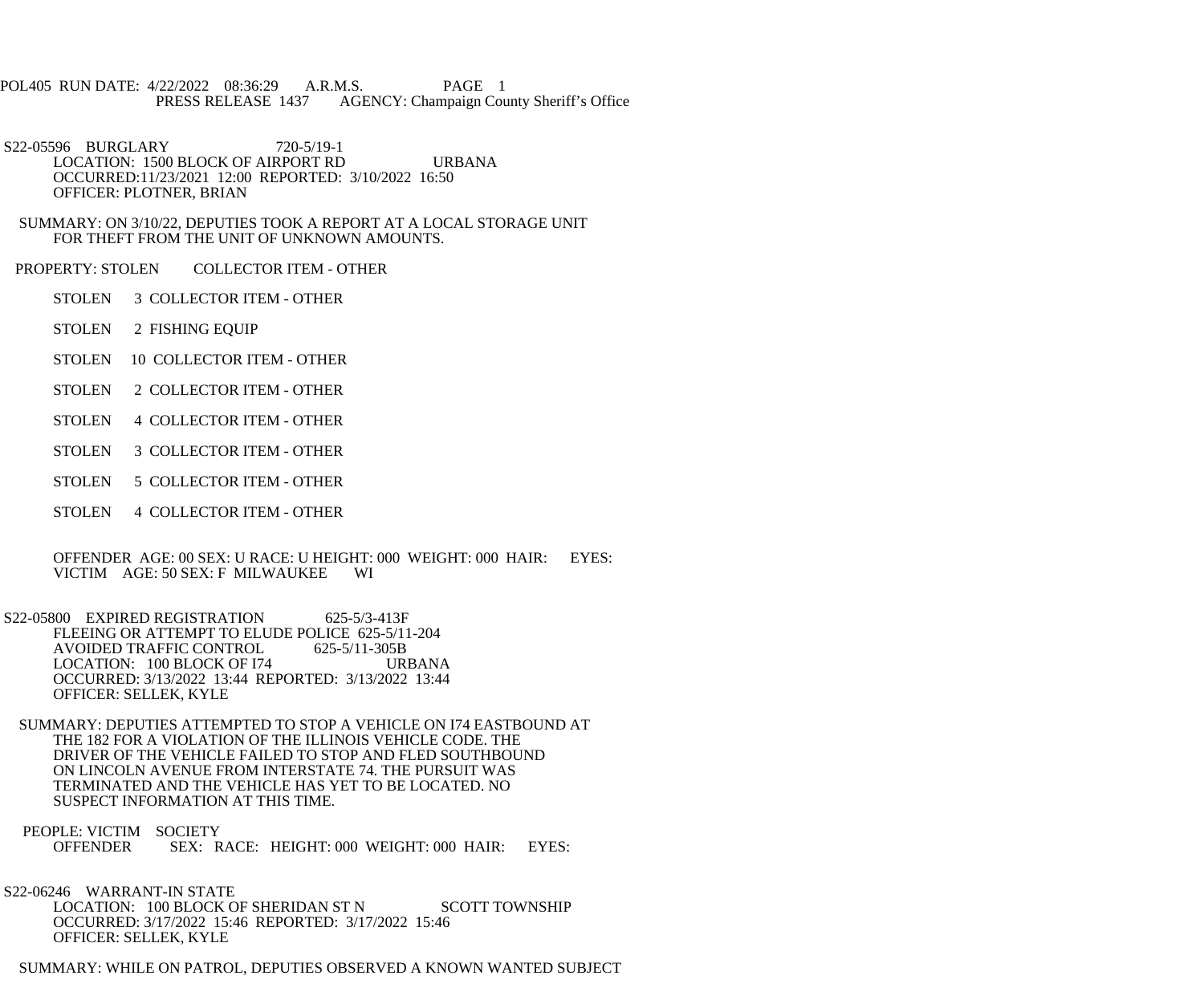POL405 RUN DATE: 4/22/2022 08:36:29 A.R.M.S. PAGE 2<br>PRESS RELEASE 1437 AGENCY: Champaign Cou AGENCY: Champaign County Sheriff's Office IN THE 100 BLK. OF N. SHERIDAN, SEYMOUR. THE SUBJECT WAS TAKEN INTO CUSTODY ON AN ACTIVE CHAMPAIGN COUNTY WARRANT AND TRANSPORTED TO THE SATELLITE JAIL WITHOUT INCIDENT.

 PEOPLE: VICTIM SOCIETY-WARRANTS/RECOVERED PROPERTY OFFENDER AGE: 38 SEX: M

ARRESTS: MOORE ERIC F AGE: 38 SEX: M 108 N SHERIDAN ST SEYMOUR IL CHARGE: WARRANT WARRANT WARRANT-IN STATE ATE WARRANT WARRANT-IN STATE<br>BY: SELLEK. KYLE AT: 108 N SHERIDAN

- S22-06251 DECEPTIVE PRACTICES 720-5/17-1 LOCATION: 200 BLOCK OF DEWEY ST URBANA OCCURRED: 2/15/2022 17:25 REPORTED: 3/17/2022 16:34 OFFICER: STUCKEY, MATTHEW
- SUMMARY: ON 03/17/2022, DEPUTIES RESPONDED TO A DECEPTIVE PRACTICE CALL AT AN ADDRESS IN URBANA TOWNSHIP. DEPUTIES SPOKE WITH THE VICTIM WHO WAS DECEIVED OF \$6000 VIA FACEBOOK MESSENGER. THE VICTIM IS WAITING FOR UPDATES WITH THEIR BANK FOR FURTHER ACTION. NOTHING FURTHER TO REPORT AT THIS TIME.

 OFFENDER SEX: RACE: HEIGHT: 000 WEIGHT: 000 HAIR: EYES: VICTIM AGE: 72 SEX: F URBANA IL

- S22-06314 BATTERY-AGG DOMESTIC 720-5/12-3.3<br>OBSTRUCTING IDENTIFICATION 720-5/31-4.5 OBSTRUCTING IDENTIFICATION<br>LOCATION: RICHARD DR / GURTH DR/PERKINS RD OCCURRED: 3/18/2022 3:50 REPORTED: 3/18/2022 3:55 OFFICER: KEYES, CHELSEY
- SUMMARY: DEPUTIES RESPONDED TO FOR A FIGHT BETWEEN ROOMMATES. DEPUTIES FOUND ONE PARTY WITH A BLOODY NOSE REPORTEDLY CAUSED BY THE OTHER. THE SECOND ROOMMATE REFUSED TO TELL DEPUTIES ANYTHING THAT HAPPENED AND WAS SUBSEQUENTLY ARRESTED.

 PEOPLE: VICTIM SOCIETY VICTIM AGE: 44 SEX: F URBANA IL

ARRESTS: TODD AMANDA M AGE: 35 SEX: F 656 RICHARD URBANA IL CHARGE: BATTERY-AGG DOMESTIC 720-5/12-3.3 BATTERY-AGG DOMESTIC CHARGE: BATTERY-AGG DOMESTIC 720-5/12-3.3 BATTERY-AGG DOMESTIC<br>AT: 65 RICHARD BY: KEYES. CHELSEY AT: 65 RICHARD BY: KEYES, CHELSEY<br>TODD AMANDA M AGE: 35 S TODD AMANDA M AGE: 35 SEX: F 656 RICHARD URBANA IL<br>CHARGE: OBSTRUCTING IDENTIFICATION 720-5/31-4.5 OBSTRUCTING IDENTIFICA CHARGE: OBSTRUCTING IDENTIFICATION 720-5/31-4.5 OBSTRUCTING IDENTIFICATIO<br>AT: 65 RICHARD BY: KEYES. CHELSEY BY: KEYES, CHELSEY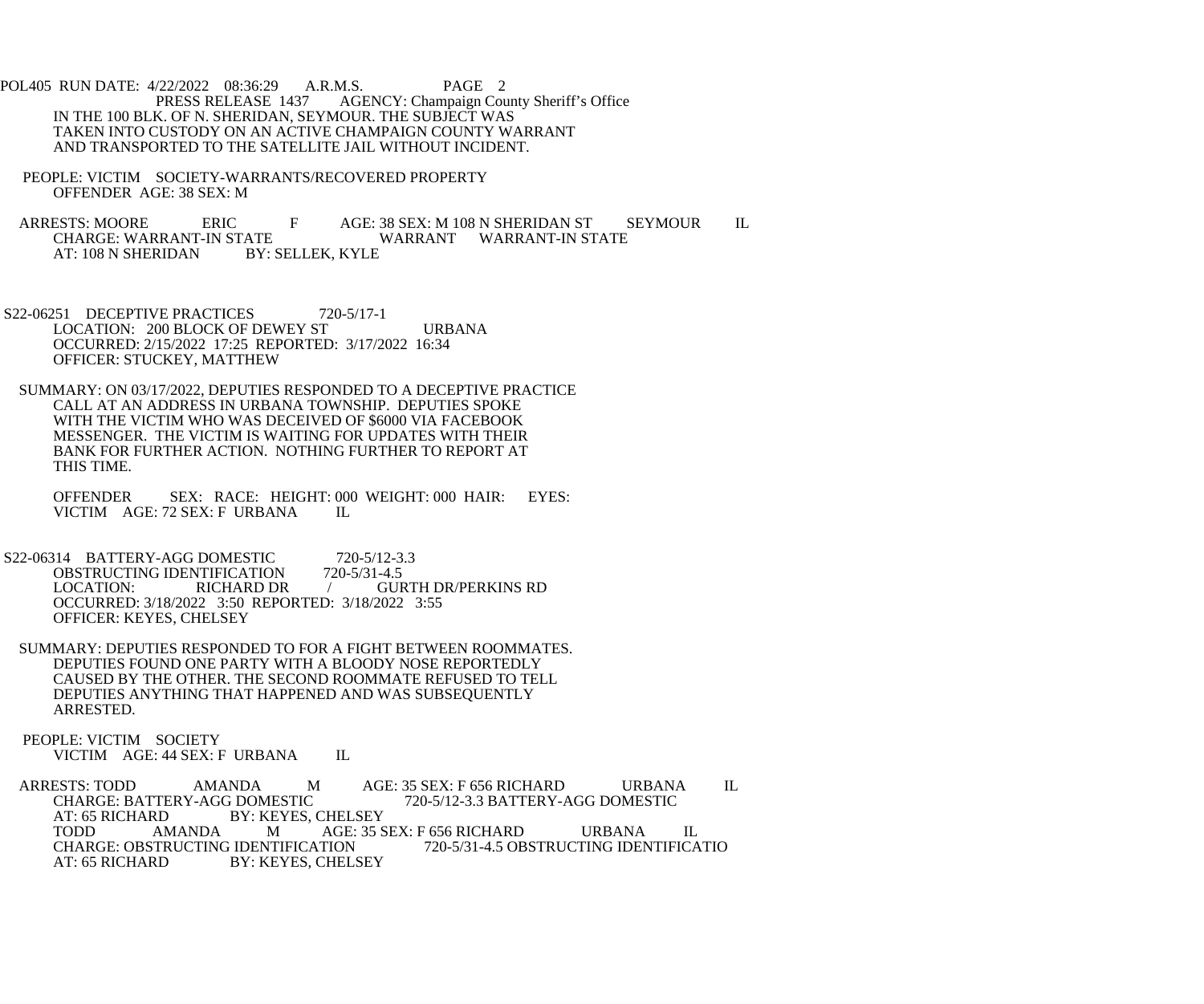POL405 RUN DATE: 4/22/2022 08:36:29 A.R.M.S. PAGE 3 PRESS RELEASE 1437 AGENCY: Champaign County Sheriff's Office

- S22-06319 THEFT-LOST/MISLAID PROPERTY RETAIN HISTORICAL LOCATION: 100 BLOCK OF BRADFORD AV SAVOY OCCURRED: 3/17/2022 0:01 REPORTED: 3/18/2022 9:11 OFFICER: PRYOR, BILLY
- SUMMARY: A CELL-PHONE WAS LOCATED IN THE FRONT YARD OF 101 BRADFORD, SAVOY, NEXT TO THEIR PORCH.
	- OFFENDER SEX: RACE: HEIGHT: 000 WEIGHT: 000 HAIR: EYES:
- S22-06341 DECEPTIVE PRACTICES 720-5/17-1<br>LOCATION: ANGELA CT / UI / UNKNOWN/GRAHAM DR OCCURRED: 3/06/2022 12:01 REPORTED: 3/18/2022 13:40 OFFICER: PRYOR, BILLY
- SUMMARY: THE VICTIM REPORTED THAT SOMEONE OPENED AN ACCOUNT WITH VERIZON WIRELESS IN HIS NAME. THE VICTIM STATED HE DID NOT OPEN THIS ACCOUNT.
- PROPERTY: STOLEN 1 CURRENCY-NOT CHECKS/BOND

 OFFENDER SEX: RACE: HEIGHT: 000 WEIGHT: 000 HAIR: EYES: VICTIM AGE: 46 SEX: M SAVOY IL

- S22-06357 WARRANT-IN STATE<br>LOCATION: CUNN
	- CUNNINGHAM AV / @ I74 E T US 45 RAMP OCCURRED: 3/18/2022 18:50 REPORTED: 3/18/2022 18:53 OFFICER: WAKEFIELD, BRAD
- SUMMARY: ON FRIDAY, MARCH 18, 2022, CHAMPAIGN COUNTY SHERIFF'S DEPUTIES CONDUCTED A TRAFFIC STOP IN THE 2300 BLOCK OF NORTH CUNNINGHAM AVENUE URBANA, ILLINOIS WHICH RESULTED IN A WARRANT ARREST. NOTHING FURTHER TO REPORT AT THIS TIME.
- PEOPLE: VICTIM SOCIETY-WARRANTS/RECOVERED PROPERTY OFFENDER AGE: 24 SEX: M

ARRESTS: ALTMAN JAASIAH E AGE: 24 SEX: M 1019 SAINT ANDREWS CR RANTOUL IL<br>CHARGE: WARRANT-IN STATE WARRANT WARRANT-IN STATE WARRANT WARRANT-IN STATE AT: CUNNINGHAM AVE / I74 BY: WAKEFIELD, BRAD

 S22-06603 FORGERY 720-5/17-3 LOCATION: 1400 BLOCK OF W ANTHONY DR URBANA OCCURRED: 3/09/2022 0:00 REPORTED: 3/21/2022 18:22 OFFICER: MAYO, NICHOLAS

SUMMARY: ON 3/23/22 DEPUTIES TOOK A REPORT OF FORGERY FROM A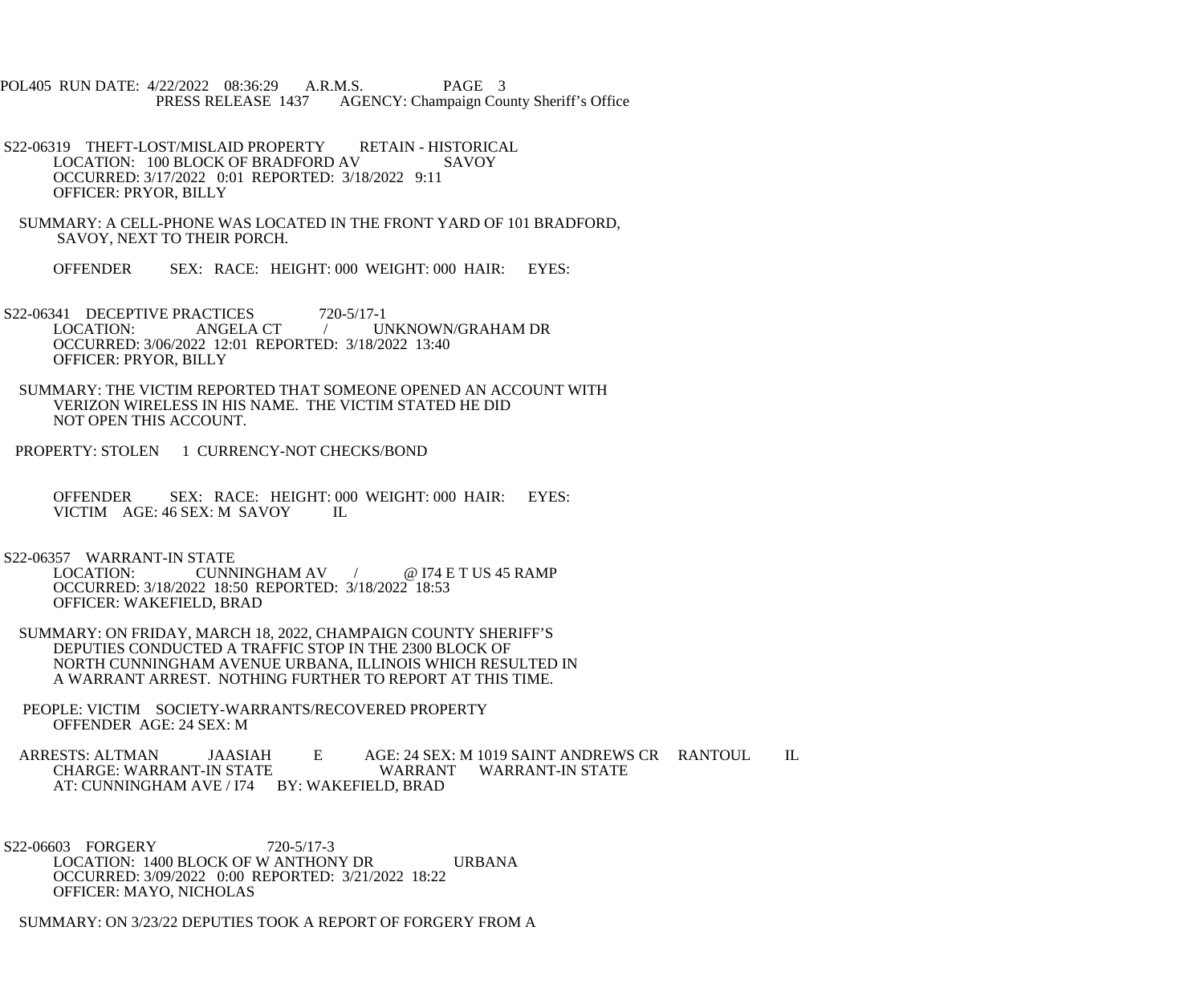POL405 RUN DATE: 4/22/2022 08:36:29 A.R.M.S. PAGE 4<br>PRESS RELEASE 1437 AGENCY: Champaign Cou AGENCY: Champaign County Sheriff's Office RESIDENT IN URBANA TOWNSHIP. AFTER SPEAKING WITH THE CALLER, HE WAS ABLE TO IDENTIFY THE LOCATION WHERE A FRAUDULENT PERSONAL CHECK WAS USED, BEARING HIS ACCOUNT AND ROUTING NUMBER. THE CALLER IS ALSO ALREADY IN CONTACT WITH AN OUTSIDE POLICE AGENCY IN THE STATE OF MAINE.

PROPERTY: STOLEN CHECKS/BONDS NON-NEGOTIAB

 OFFENDER AGE: 22 SEX: F VICTIM AGE: 62 SEX: M URBANA IL

- S22-06608 ILLEGAL TRANSPORTATION CANNABIS AU 625-5/11-502.15 ABC CONTROLLED SUBSTANCE-POSSESSION 720-570/402 CONTROLLED SUBSTANCE-LOOK-ALIKE 720-570/404<br>LOCATION: BRADLEY AV / @ N COL / @ N COLER AV OCCURRED: 3/22/2022 1:21 REPORTED: 3/22/2022 1:21 OFFICER: KEYES, CHELSEY
- SUMMARY: DEPUTY CONDUCTED A TRAFFIC STOP FOR AN EQUIPMENT VIOLATION. UPON APPROACHING THE VEHICLE THE ODOR OF CANNABIS WAS EVIDENT. THE VEHICLE WAS SUBSEQUENTLY SEARCHED AND CANNABIS WAS LOCATED OUTSIDE OF A SEALED AND ODOR PROOF CONTAINER. THE DRIVER WAS CITED FOR POSSESSION OF CANNABIS IN A MOTOR VEHICLE. SUSPECTED HEROIN WAS ALSO LOCATED INSIDE THE VEHICLE.

PEOPLE: VICTIM SOCIETY

- ARRESTS: CANDLER LEROY WILLIS AGE: 30 SEX: M 1 HILL ST CT #B URBANA IL CHARGE: ILLEGAL TRANSPORTATION CANNABIS AU 625-5/11-502 ILLEGAL TRANSPORTATION CA<br>AT: BRADLEY/COLER BY: KEYES. CHELSEY BY: KEYES, CHELSEY
- S22-06648 BURGLARY FROM MOTOR VEHICLE 720-5/19-1<br>FRAUD-CREDIT CARD 720-5/17-31 THRU 46 FRAUD-CREDIT CARD LOCATION: 500 BLOCK OF 1500E TOLONO OCCURRED: 3/21/2022 20:00 REPORTED: 3/22/2022 12:12 OFFICER: LIVINGSTON, ANDREW
- SUMMARY: ON 3/22/2022, CHAMPAIGN COUNTY SHERIFF DEPUTIES WERE DISPATCHED FOR A REPORT OF A BURGLARY TO MOTOR VEHICLE THAT OCCURRED SOMETIME OVERNIGHT. DEPUTIES OBTAINED A STATEMENT FROM THE VICTIM AND A LIST OF WHAT WAS TAKEN. THE VICTIM ADVISED THAT HER CARD HAD BEEN USED MULTIPLE TIMES AFTER IT WAS TAKEN. DEPUTIES WERE ABLE TO OBTAIN A PICTURE OF THE OFFENDER AND THE RECEIPT FROM THE TRANSACTION THAT THE OFFENDER MADE. THE SUSPECT HAS NOT BEEN LOCATED. THIS IS AN ON GOING INVESTIGATION.

 OFFENDER AGE: 00 SEX: U RACE: U HEIGHT: 000 WEIGHT: 000 HAIR: EYES: VICTIM AGE: 18 SEX: F TOLONO IL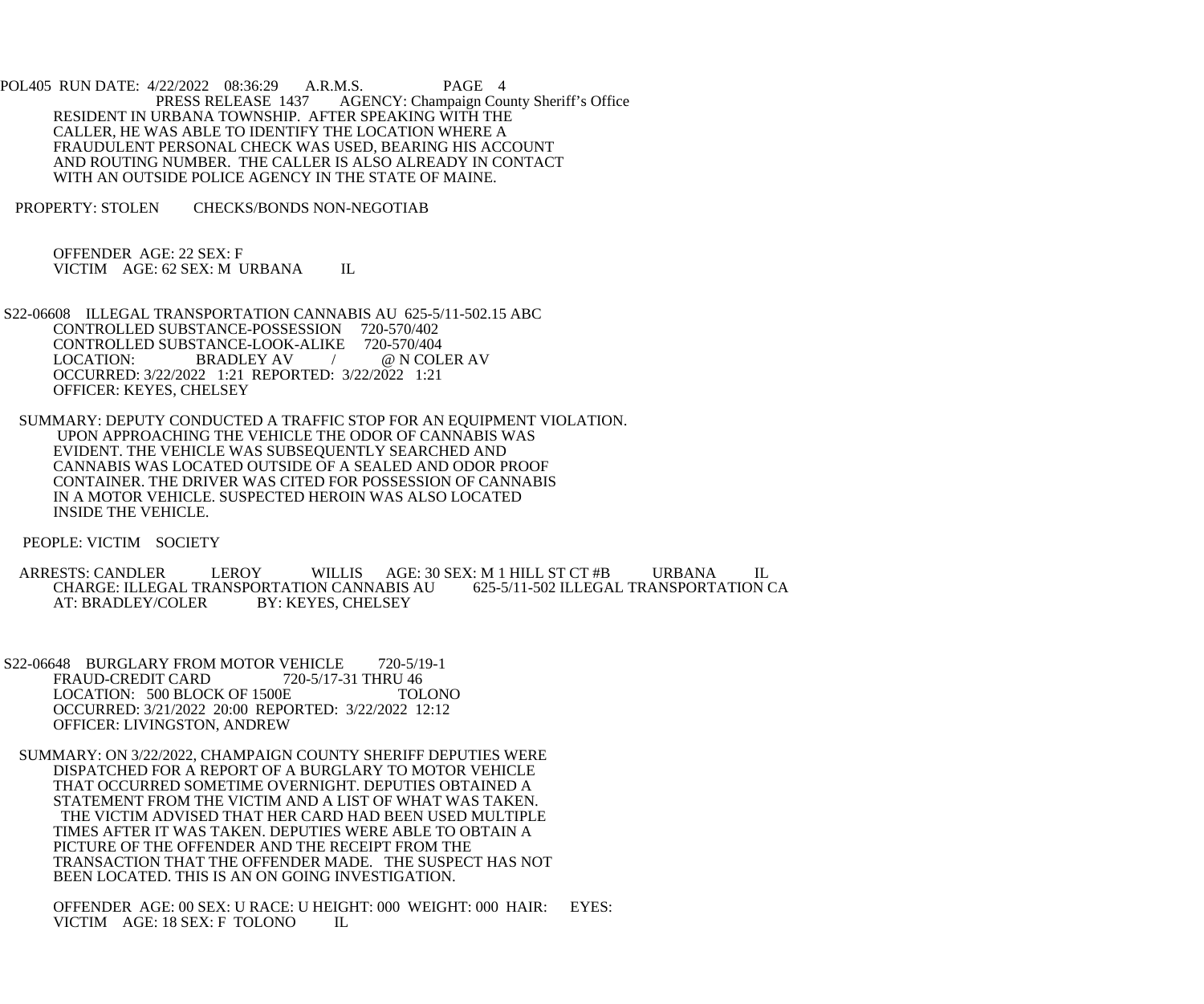POL405 RUN DATE: 4/22/2022 08:36:29 A.R.M.S. PAGE 5<br>PRESS RELEASE 1437 AGENCY: Champaign Cou AGENCY: Champaign County Sheriff's Office

- S22-07102 DECEPTIVE PRACTICES 720-5/17-1 LOCATION: 100 BLOCK OF S FOURTH ST ST JOSEPH OCCURRED: 3/21/2022 17:00 REPORTED: 3/22/2022 17:42 OFFICER: REIFSTECK, AMANDA
- SUMMARY: ON 3/28/2022 AT APPROXIMATELY 1754 HOURS, CHAMPAIGN COUNTY SHERIFF DEPUTIES WERE DISPATCHED TO THE 100 BLOCK OF FOURTH STREET IN SAINT JOSEPH, IL FOR A REPORT OF DECEPTIVE PRACTICE. DEPUTIES SPOKE WITH THE REPORTING PERSON WHO STATED HE RECEIVED A LETTER WITH INFORMATION REGARDING A CREDIT ACCOUNT THAT WAS OPENED IN HIS NAME. THE REPORTING PERSON SPOKE WITH THE FRAUD DEPARTMENT AT THE BANK AND CALLED TO MAKE A LOCAL REPORT WITH AUTHORITIES. DOCUMENTS AND INFORMATION WAS OBTAINED FROM THE REPORTING PERSON.

 OFFENDER AGE: 00 SEX: U RACE: U HEIGHT: 000 WEIGHT: 000 HAIR: EYES: VICTIM AGE: 61 SEX: M ST JOSEPH IL

S22-06669 WARRANT-IN STATE

 LOCATION: 1900 BLOCK OF OLIVER DR URBANA TWP OCCURRED: 3/22/2022 17:49 REPORTED: 3/22/2022 17:49 OFFICER: CHRISTENSEN, CORY

 SUMMARY: MALE PLACED UNDER ARREST AT AN APARTMENT IN URBANA TOWNSHIP FOR SEVEN (7) OUTSTANDING WARRANTS.

PEOPLE: VICTIM SOCIETY-WARRANTS/RECOVERED PROPERTY

 ARRESTS: HARRIS JOSEPH LEE AGE: 39 SEX: M 1904 OLIVER DR APT #8 URBANA IL CHARGE: WARRANT-IN STATE WARRANT WARRANT-IN STATE AT: 1904 OLIVER URBANA BY: CHRISTENSEN, CORY

- S22-06674 TRESPASS TO LAND/REAL PROPERTY 720-5/21-3<br>POSSESSION OF STOLEN FIREARM 720-5/24-3.8 POSSESSION OF STOLEN FIREARM LOCATION: 1600 BLOCK OF KINGSWAY CHAMPAIGN OCCURRED: 3/22/2022 19:22 REPORTED: 3/22/2022 19:22 OFFICER: MAYO, NICHOLAS
- SUMMARY: ON 3-22-22, CCSO WAS DISPATCHED TO AN ABANDONED RESIDENCE IN CHAMPAIGN TOWNSHIP FOR A REPORT OF MULTIPLE BLACK MALE SUBJECTS INSIDE OF THE RESIDENCE. THE CALLER STATED THAT THE RESIDENCE HAD BEEN ABANDONED FOR APPROXIMATELY FOUR YEARS, AND THAT NO ONE SHOULD BE INSIDE. DEPUTIES THEN ARRIVED AT THE RESIDENCE AND LOCATED A DOOR THAT WAS UNSECURED. DEPUTIES SUBSEQUENTLY CLEARED THE BUILDING AND DISCOVERED A BLACK MALE SUBJECT SLEEPING IN ONE OF THE BEDROOMS OF THE RESIDENCE. THE BLACK MALE SUBJECT WAS ALSO IN POSSESSION OF TWO FIREARMS, ONE OF WHICH, WAS LATER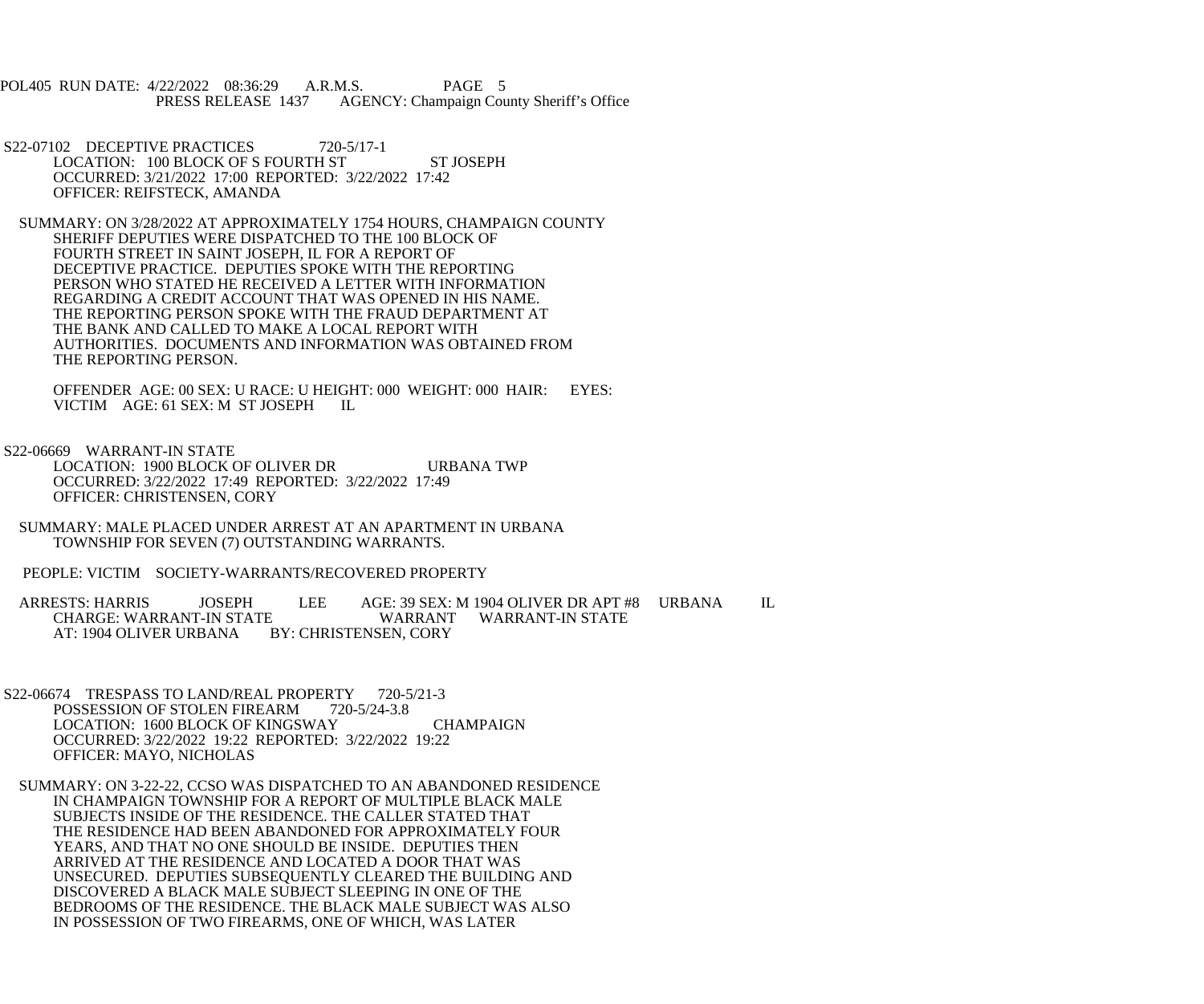POL405 RUN DATE: 4/22/2022 08:36:29 A.R.M.S. PAGE 6 PRESS RELEASE 1437 AGENCY: Champaign County Sheriff's Office DISCOVERED TO BE STOLEN. THE MALE SUBJECT WAS TAKEN INTO CUSTODY. DEPUTIES ALSO MADE CONTACT WITH TWO ADDITIONAL MALE SUBJECTS WALKING OUTSIDE OF THIS RESIDENCE. ONE CALLER ADVISED THAT THESE TWO SUBJECTS WERE ALSO INSIDE OF THE RESIDENCE PRIOR TO DEPUTIES ARRIVAL. DEPUTIES MADE CONTACT WITH THE MALE SUBJECTS AND SUBSEQUENTLY DETAINED THEM. THOSE SUBJECTS WERE LATER RELEASED FROM THE SCENE.

PEOPLE: VICTIM SOCIETY

S22-06721 THEFT-MOTOR VEHICLE 720-5/16,625-5/4<br>LOCATION: 100 BLOCK OF SHERMAN ST LONGVIEW LOCATION: 100 BLOCK OF SHERMAN ST OCCURRED: 3/22/2022 19:30 REPORTED: 3/23/2022 12:18 OFFICER: PRYOR, BILLY

 SUMMARY: THE VICTIM REPORTED THAT HIS VEHICLE HAD BEEN STOLEN OUT OF A DRIVEWAY IN LONGVIEW IL. THE VICTIM STATED HIS SON WAS USING THE VEHICLE AND HAD LEFT THE VEHICLE RUNNING WHILE IT WAS SITTING IN THE DRIVEWAY OF THE RESIDENCE. THE VEHICLE WAS GONE WHEN HE EXITED THE RESIDENCE. THE VEHICLE WAS LOCATED IN INDIANAPOLIS INDIANA AND RETURNED TO THE OWNER.

PROPERTY: STOLEN 1 MOTOR VEHICLE-OTHER

 OFFENDER AGE: 00 SEX: U RACE: U HEIGHT: 000 WEIGHT: 000 HAIR: EYES: VICTIM AGE: 71 SEX: M URBANA

S22-06977 BATTERY-DOMESTIC 720-5/12-3.2 CONSPIRE UNLAWFUL RESTRAINT 720-5/10-3 CONSPIRE<br>INTERFER W/REPORT DOM VIOLENCE 720-5/12-3.5 CONSPIRE INTERFER W/REPORT DOM VIOLENCE 720-5/12-3.5 CC<br>LOCATION: 1100 BLOCK OF EASTERN AV URBANA LOCATION: 1100 BLOCK OF EASTERN AV OCCURRED: 3/27/2022 0:11 REPORTED: 3/27/2022 0:12 OFFICER: WELDON, MATTHEW

 SUMMARY: DEPUTIES WERE DISPATCHED TO AN URBANA TOWNSHIP RESIDENCE IN REFERENCE TO A DOMESTIC DISPUTE. THE VICTIM SAID THE SUSPECT HAD BEEN PHYSICAL WITH THEM THE NIGHT BEFORE AND HAD MULTIPLE BRUISES THAT WERE EVIDENT. TONIGHT, THE SUSPECT HAD PUSHED THE VICTIM TO PREVENT THEM FROM LEAVING THE RESIDENCE. THE SUSPECT WAS LOCATED AND ARRESTED.

PEOPLE: VICTIM AGE: 20 SEX: F URBANA IL

 ARRESTS: SHAW LUKE A.E. AGE: 19 SEX: M 1103 N EASTERN AVE URBANA IL CHARGE: BATTERY-DOMESTIC 720-5/12-3.2 BATTERY-DOMESTIC<br>AT: EASTERN / KERR BY: WELDON, MATTHEW AT: EASTERN / KERR BY: WELDON, MATTHEW<br>SHAW LUKE A.E. AGE: 19 SEX: M 1 LUKE A.E. AGE: 19 SEX: M 1103 N EASTERN AVE URBANA IL<br>AWFUL RESTRAINT 720-5/10-3 UNLAWFUL RESTRAINT CHARGE: UNLAWFUL RESTRAINT<br>AT: EASTERN / KERR BY: WE AT: EASTERN / KERR BY: WELDON, MATTHEW<br>SHAW LUKE A.E. AGE: 19 SEX: M 1 AGE: 19 SEX: M 1103 N EASTERN AVE URBANA IL CHARGE: INTERFER W/REPORT DOM VIOLENCE 720-5/12-3.5 INTERFER W/REPORT DOM VIO AT: EASTERN / KERR BY: WELDON, MATTHEW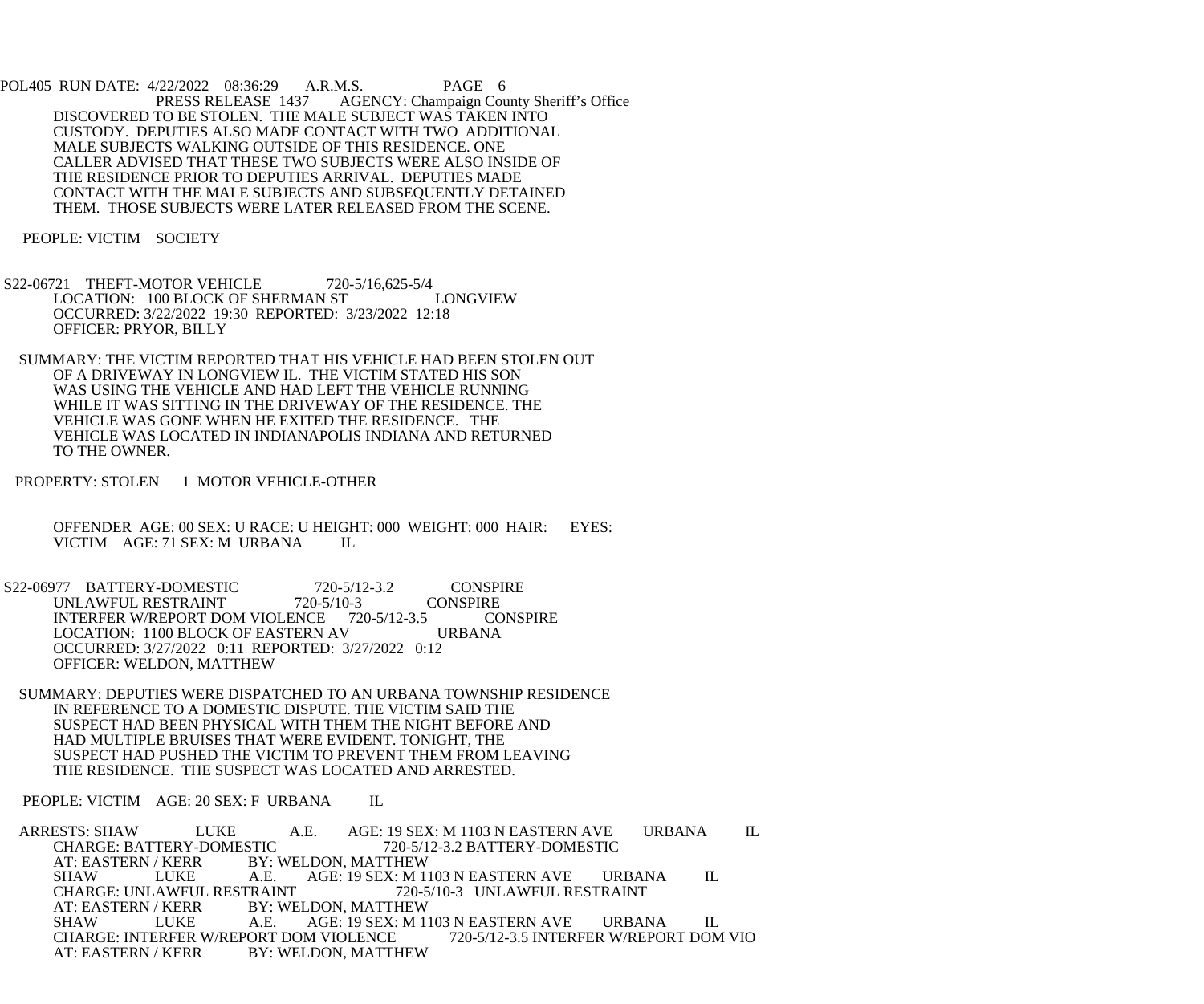POL405 RUN DATE: 4/22/2022 08:36:29 A.R.M.S. PAGE 7<br>PRESS RELEASE 1437 AGENCY: Champaign Cou AGENCY: Champaign County Sheriff's Office

 S22-06988 BATTERY-DOMESTIC 720-5/12-3.2 LOCATION: 2400 BLOCK OF E WASHINGTON ST URBANA OCCURRED: 3/26/2022 15:00 REPORTED: 3/27/2022 6:13 OFFICER: FLOYD,CODY L

 SUMMARY: ON 3/27/22 AT APPROXIMATELY 06:13 HOURS, CHAMPAIGN COUNTY SHERIFF'S DEPUTIES WERE DISPATCHED TO THE 2400 BLOCK OF E. WASHINGTON ST. IN URBANA TOWNSHIP FOR THE REPORT OF A DOMESTIC BATTERY. DEPUTIES INTERVIEWED THE INVOLVED PARTIES. NO ARRESTS WERE MADE AND PARTIES WERE SEPARATED.

 OFFENDER AGE: 36 SEX: F OFFENDER AGE: 43 SEX: M VICTIM AGE: 36 SEX: F URBANA IL VICTIM AGE: 43 SEX: M CHAMPAIGN IL

S22-06990 BATTERY-DOMESTIC 720-5/12-3.2<br>LOCATION: GURTH DR / RIC LOCATION: GURTH DR / RICHARD DR/PERKINS R OCCURRED: 3/27/2022 9:28 REPORTED: 3/27/2022 9:28 OFFICER: FLOYD,CODY L

 SUMMARY: ON 3/27/22 AT APPROXIMATELY 09:29 HOURS, CHAMPAIGN COUNTY SHERIFF'S DEPUTIES WERE DISPATCHED TO GURTH DR. IN URBANA TOWNSHIP FOR THE REPORT OF A DOMESTIC DISPUTE. DEPUTIES ARRIVED AND OBSERVED A DOMESTIC BATTERY. INVOLVED PARTIES WERE INTERVIEWED. A FEMALE WAS ARRESTED AND TRANSPORTED TO THE CHAMPAIGN COUNTY SATELLITE JAIL.

PEOPLE: VICTIM AGE: 32 SEX: M URBANA IL

ARRESTS: PEREZ MAYRA L AGE: 35 SEX: F 35 GURTH URBANA IL CHARGE: BATTERY-DOMESTIC 720-5/12-3.2 BATTERY-DOMESTIC STIC 720-5/12-3.2 BATTERY-DOMESTIC<br>BY: FLOYD,CODY L AT: GURTH/PERKINS

 S22-06997 ASSIST FIRE DEPT LOCATION: 2400 BLOCK OF 1150N HOMER OCCURRED: 3/27/2022 13:00 REPORTED: 3/27/2022 13:18 OFFICER: LIVINGSTON, ANDREW

 SUMMARY: ON 3/27/2022, CHAMPAIGN COUNTY SHERIFF DEPUTIES WERE DISPATCHED TO IN SOUTH HOMER TOWNSHIP FOR A REPORT OF A RESIDENTIAL FIRE. DEPUTIES REMAINED ON SCENE UNTIL THE FIRE WAS EXTINGUISHED. THE FIRE CHIEF ON SCENE ADVISED IT WAS AN ELECTRICAL FIRE THAT STARTED INSIDE A WALL LOCATED IN THE BASEMENT. NOTHING FURTHER.

 OFFENDER AGE: 00 SEX: U RACE: U HEIGHT: 000 WEIGHT: 000 HAIR: EYES: VICTIM AGE: 69 SEX: F HOMER IL<br>VICTIM AGE: 69 SEX: M HOMER IL VICTIM AGE: 69 SEX: M HOMER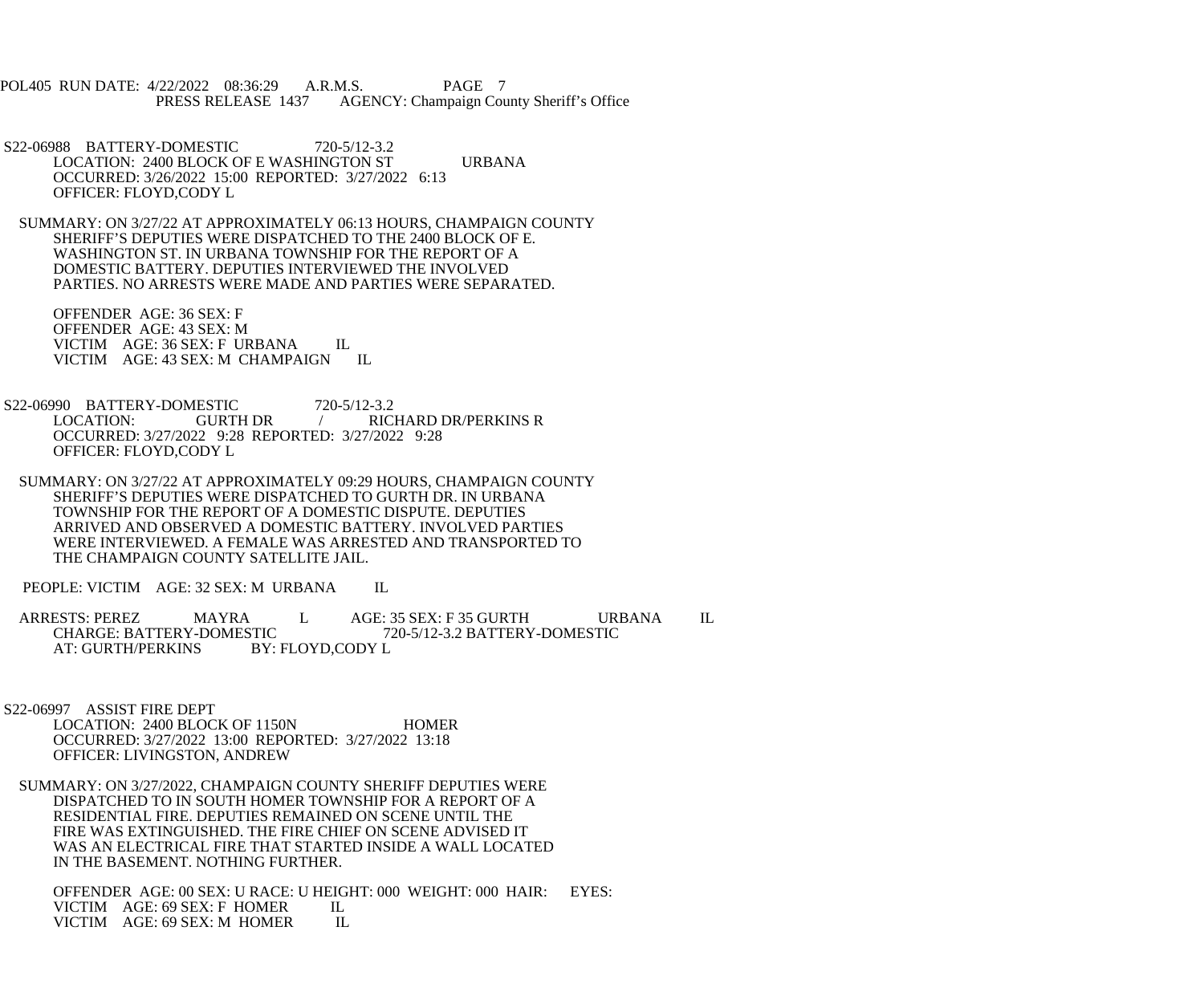POL405 RUN DATE: 4/22/2022 08:36:29 A.R.M.S. PAGE 8<br>PRESS RELEASE 1437 AGENCY: Champaign Cou AGENCY: Champaign County Sheriff's Office

S22-07035 BURGLARY FROM MOTOR VEHICLE 720-5/19-1<br>LOCATION: 100 BLOCK OF DEWEY ST. URBANA TWP LOCATION: 100 BLOCK OF DEWEY ST. OCCURRED: 3/24/2022 22:00 REPORTED: 3/28/2022 9:38 OFFICER: REIFSTECK, JONATHAN

 SUMMARY: THE SUSPECT(S) REPORTEDLY ENTERED THE VICTIM'S VEHICLE AND STOLE A CELLULAR PHONE FROM INSIDE THE PASSENGER AREA. THERE IS NO SUSPECT INFORMATION.

PROPERTY: STOLEN 1 CELLULAR PHONE

 OFFENDER AGE: 00 SEX: U RACE: U HEIGHT: 000 WEIGHT: 000 HAIR: EYES: VICTIM AGE: 32 SEX: M URBANA IL

 S22-07130 BATTERY-AGG DOMESTIC 720-5/12-3.3 LOCATION: 2200 BLOCK OF DALE DR CHAMPAIGN OCCURRED: 3/29/2022 7:50 REPORTED: 3/29/2022 8:37 OFFICER: JAMES, ALEXANDER

 SUMMARY: DEPUTIES RESPONDED FOR A DOMESTIC CALL THAT OCCURRED EARLIER IN THE MORNING. THE AGGRESSOR WAS ARRESTED SHORTLY LATER DUE TO EVIDENCE OF A PHYSICAL DOMESTIC BATTERY OCCURRED.

PEOPLE: VICTIM AGE: 27 SEX: F CHAMPAIGN IL

ARRESTS: ROSS RENIYA A AGE: 19 SEX: F 2709 ALTON DR CHAMPAIGN IL<br>CHARGE: BATTERY-AGG DOMESTIC 720-5/12-3.3 BATTERY-AGG DOMESTIC CHARGE: BATTERY-AGG DOMESTIC 720-5/12-3.3 BATTERY-AGG DOMESTIC AT: DALE/DOBBINS BY: JAMES, ALEXANDER BY: JAMES, ALEXANDER

 S22-07137 BURGLARY 720-5/19-1 LOCATION: 600 BLOCK OF E FIRST ST HOMER OCCURRED: 3/28/2022 16:00 REPORTED: 3/29/2022 9:19 OFFICER: REIFSTECK, JONATHAN

 SUMMARY: THE SUSPECT(S) FORCED ENTRY INTO AN UNOCCUPIED STRUCTURE. THE STRUCTURE WAS UNDER RENOVATION. SEVERAL TOOLS WERE TAKEN FROM INSIDE. THERE IS NO SUSPECT INFORMATION.

PROPERTY: STOLEN 1 POWER TOOL-SHOP

STOLEN 1 POWER TOOL-SHOP

STOLEN 1 POWER TOOL-SHOP

STOLEN 1 POWER TOOL-SHOP

STOLEN 1 POWER TOOL-SHOP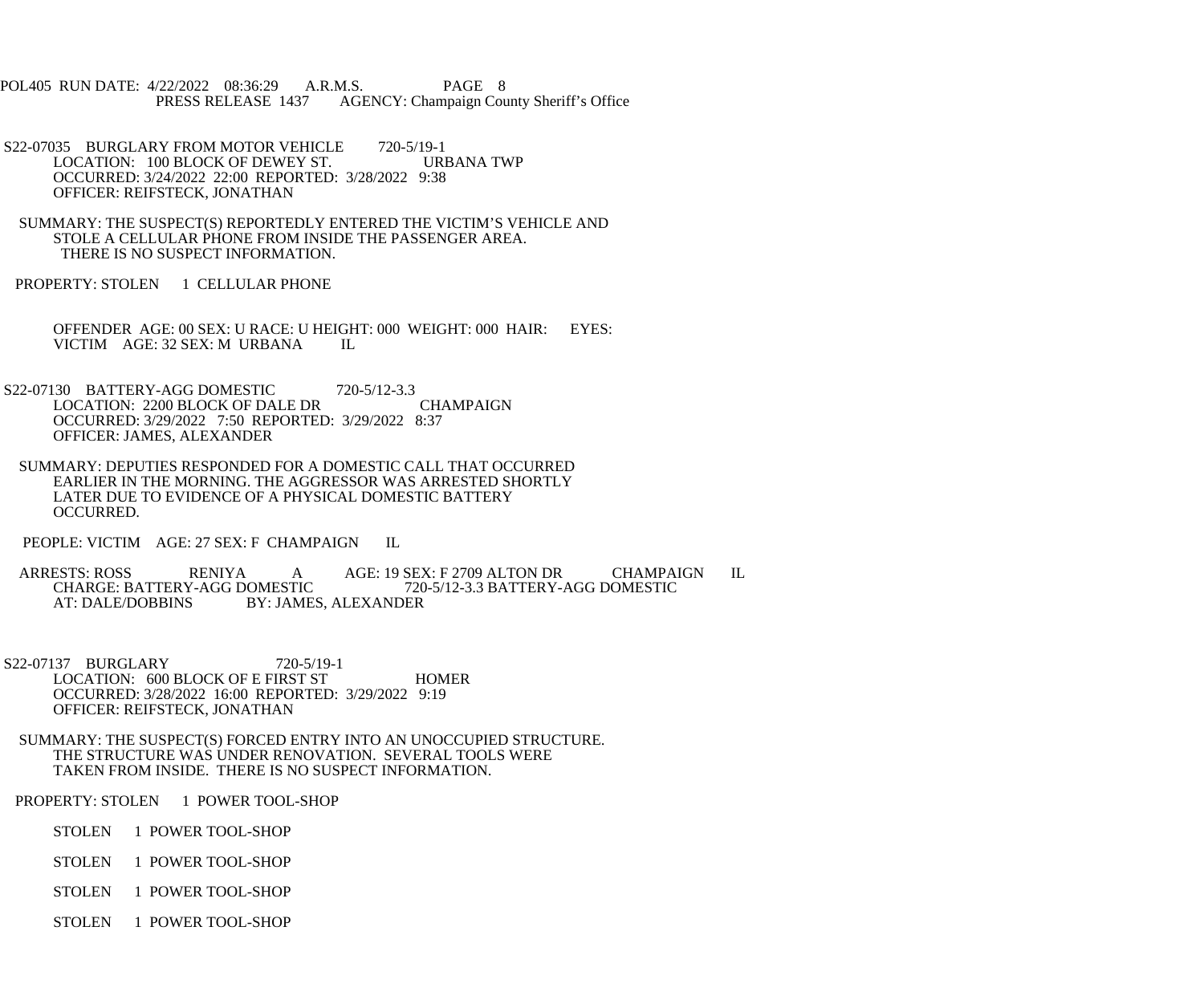POL405 RUN DATE: 4/22/2022 08:36:29 A.R.M.S. PAGE 9<br>PRESS RELEASE 1437 AGENCY: Champaign Cou PRESS RELEASE 1437 AGENCY: Champaign County Sheriff's Office<br>STOLEN 3 POWER TOOL-SHOP 3 POWER TOOL-SHOP

STOLEN 3 POWER TOOL-SHOP

STOLEN 8 POWER TOOL-SHOP

 OFFENDER AGE: 00 SEX: U RACE: U HEIGHT: 000 WEIGHT: 000 HAIR: EYES: VICTIM AGE: 37 SEX: M HOOPESTON IL

- S22-07167 DECEPTIVE PRACTICES 720-5/17-1 LOCATION: 500 BLOCK OF RICHLAND ST MAHOMET OCCURRED: 3/29/2022 12:07 REPORTED: 3/29/2022 12:07 OFFICER: JAMES, ALEXANDER
	- SUMMARY: DEPUTIES RESPONDED FOR A DECEPTIVE PRACTICE REPORT. IT WAS DISCOVERED THAT THREE CHECKS WERE WRITTEN IN A SUBJECTS NAME FROM A CLOSED ACCOUNT.

OFFENDER AGE: 00 SEX: U RACE: U HEIGHT: 000 WEIGHT: 000 HAIR: EYES:<br>VICTIM FIRST METRO BANKS MUSCLE SHOALS AL VICTIM FIRST METRO BANKS<br>VICTIM AGE: 59 SEX: M MAHOMET IL VICTIM AGE: 59 SEX: M MAHOMET

 S22-07221 BURGLARY 720-5/19-1 LOCATION: 1300 BLOCK OF CLIFFORD DR URBANA OCCURRED: 3/29/2022 18:55 REPORTED: 3/29/2022 18:56 OFFICER: REIFSTECK, AMANDA

 SUMMARY: ON 3/29/2022 AT APPROXIMATELY 1855 HOURS, CHAMPAIGN COUNTY SHERIFF DEPUTIES WERE DISPATCHED TO THE 1300 BLOCK CLIFFORD DR. IN URBANA, IL FOR A REPORT OF A BURGLARY. DEPUTIES OBTAINED DETAILS ON ITEMS THAT WERE TAKEN AND GAVE THE REPORTING PERSON ADVICE GOING FORWARD.

PROPERTY: STOLEN 1 BICYCLE

STOLEN 1 SPEAKER

 OFFENDER AGE: 00 SEX: U RACE: U HEIGHT: 000 WEIGHT: 000 HAIR: EYES: VICTIM AGE: 49 SEX: M URBANA IL

S22-07227 THEFT \$500 AND UNDER 720-5/16-1 LOCATION: 2800 BLOCK OF 1100E DEWEY OCCURRED: 3/29/2022 20:00 REPORTED: 3/29/2022 20:09 OFFICER: BEARCE, JAROD

 SUMMARY: ON 03/29/2022, AT APPROXIMATELY 2000 HRS. CCSO DEPUTIES WERE DISPATCHED TO AN ADDRESS IN CONDIT TOWNSHIP FOR REPORT OF A THEFT. THE REPORTING PERSON STATED TWO INDIVIDUALS HAD STOLEN SEVERAL BAGS OF GROCERIES. ALL INVOLVED PARTIES HAD DIFFERING ACCOUNTS OF THE EVENTS AND THERE WAS INSUFFICIENT PROBABLE CAUSE TO MAKE AN ARREST AT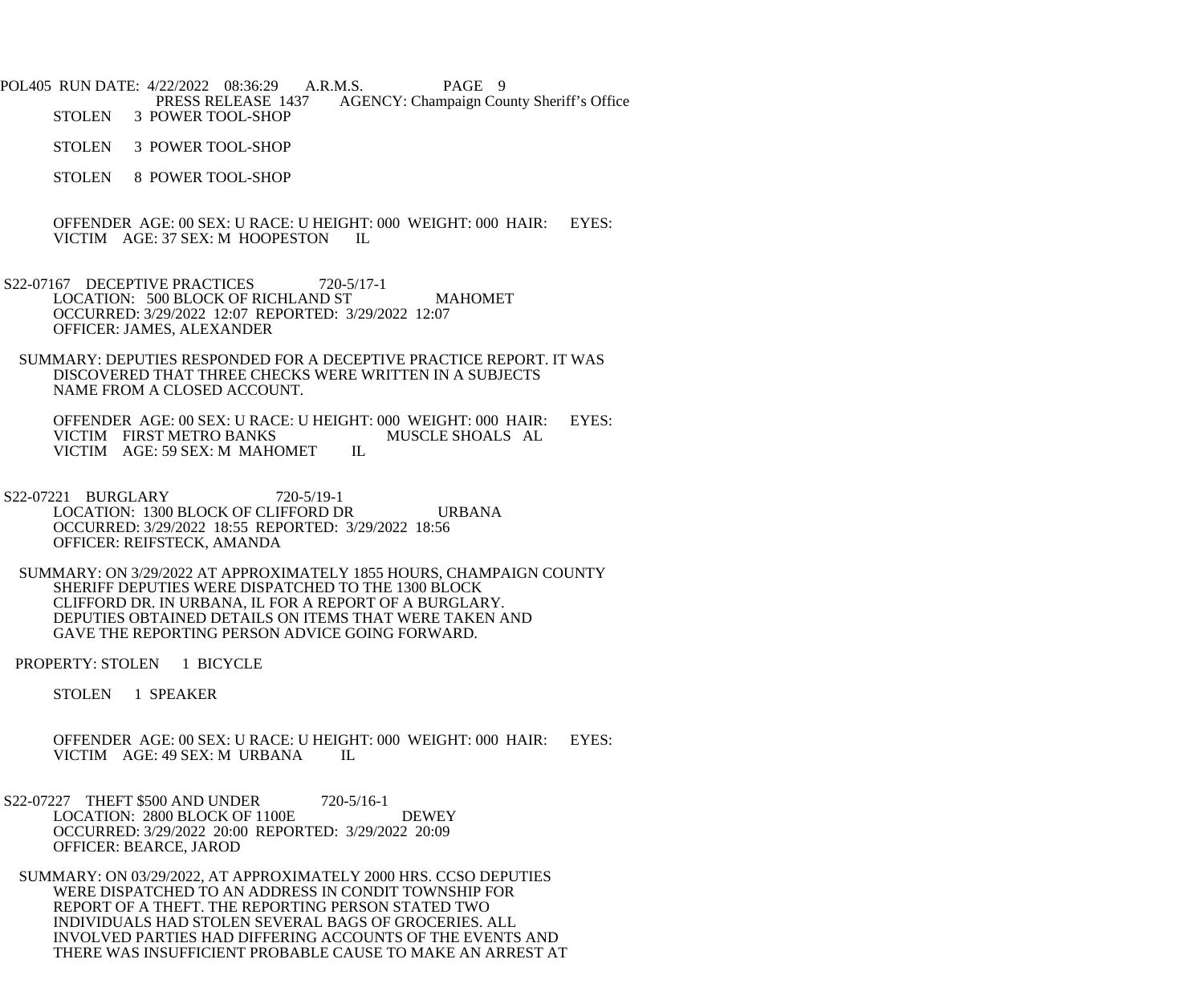POL405 RUN DATE: 4/22/2022 08:36:29 A.R.M.S. PAGE 10 PRESS RELEASE 1437 AGENCY: Champaign County Sheriff's Office THIS TIME.

PROPERTY: STOLEN FOOD-OTHER/NON MEAT

 OFFENDER AGE: 45 SEX: M OFFENDER AGE: 42 SEX: F VICTIM AGE: 32 SEX: F URBANA IL

 S22-07295 WARRANT-IN STATE LOCATION: 100 BLOCK OF E MAIN ST URBANA OCCURRED: 3/30/2022 2:30 REPORTED: 3/30/2022 2:30 OFFICER: GORE, CHRISTOPHER

SUMMARY: IROQUOIS COUNTY ARREST WARRANT SERVED

PEOPLE: VICTIM SOCIETY-WARRANTS/RECOVERED PROPERTY

ARRESTS: GASTON DARNAZ D AGE: 22 SEX: M 1805 CRESENT CHAMPAIGN IL<br>CHARGE: WARRANT-IN STATE WARRANT WARRANT-IN STATE WARRANT WARRANT-IN STATE AT: 101 E MAIN BY: GORE, CHRISTOPHER

S22-07318 AGG DISCHARGE OF FIREARM 720-5/24-1.2,1.2-5<br>LOCATION: S COTTONWOOD RD / @ 1550N  $S$  COTTONWOOD RD  $/$  @ 1550N OCCURRED: 3/30/2022 19:25 REPORTED: 3/30/2022 19:25 OFFICER: MAYO, NICHOLAS

 SUMMARY: ON 3/30/22, DEPUTIES WERE DISPATCHED TO AN INTERSECTION IN URBANA TOWNSHIP FOR A REPORT OF SHOTS FIRED. THE WITNESS HEARD 4-8 GUN SHOTS AND OBSERVED AN UNKNOWN VEHICLE LEAVE THE AREA AT A HIGH RATE OF SPEED. THE WITNESS WAS UNABLE TO IDENTIFY THE VEHICLE. DEPUTIES ARRIVED ON SCENE AND LOCATED 4 SPENT SHELL CASINGS. THE SCENE WAS PROCESSED AND EVIDENCE WAS COLLECTED.

 PEOPLE: VICTIM SOCIETY OFFENDER AGE: 00 SEX: U RACE: U HEIGHT: 000 WEIGHT: 000 HAIR: EYES:

S22-07333 BATTERY-AGG DOMESTIC 720-5/12-3.3<br>CRIMINAL DAMAGE TO PROPERTY 720-5/21-1 CRIMINAL DAMAGE TO PROPERTY LOCATION: 1700 BLOCK OF VILLAGE PARKWAY OCCURRED: 3/12/2022 23:00 REPORTED: 3/30/2022 23:00 OFFICER: KEYES, CHELSEY

 SUMMARY: DEPUTIES WERE DISPATCHED TO MEET WITH A DOMESTIC BATTERY VICTIM. THE VICTIM HAD SUBSTANTIAL OBVIOUS INJURIES. THE SUSPECT WAS ULTIMATELY LOCATED AND ARRESTED.

PEOPLE: VICTIM AGE: 29 SEX: F SAVOY IL

 ARRESTS: MOORE JEREMIAH T AGE: 25 SEX: M 1701 VILLAGE PARKWAY SAVOY IL CHARGE: BATTERY-AGG DOMESTIC 720-5/12-3.3 BATTERY-AGG DOMESTIC AT: 1701 VILLAGE PARKWAY BY: KEYES, CHELSEY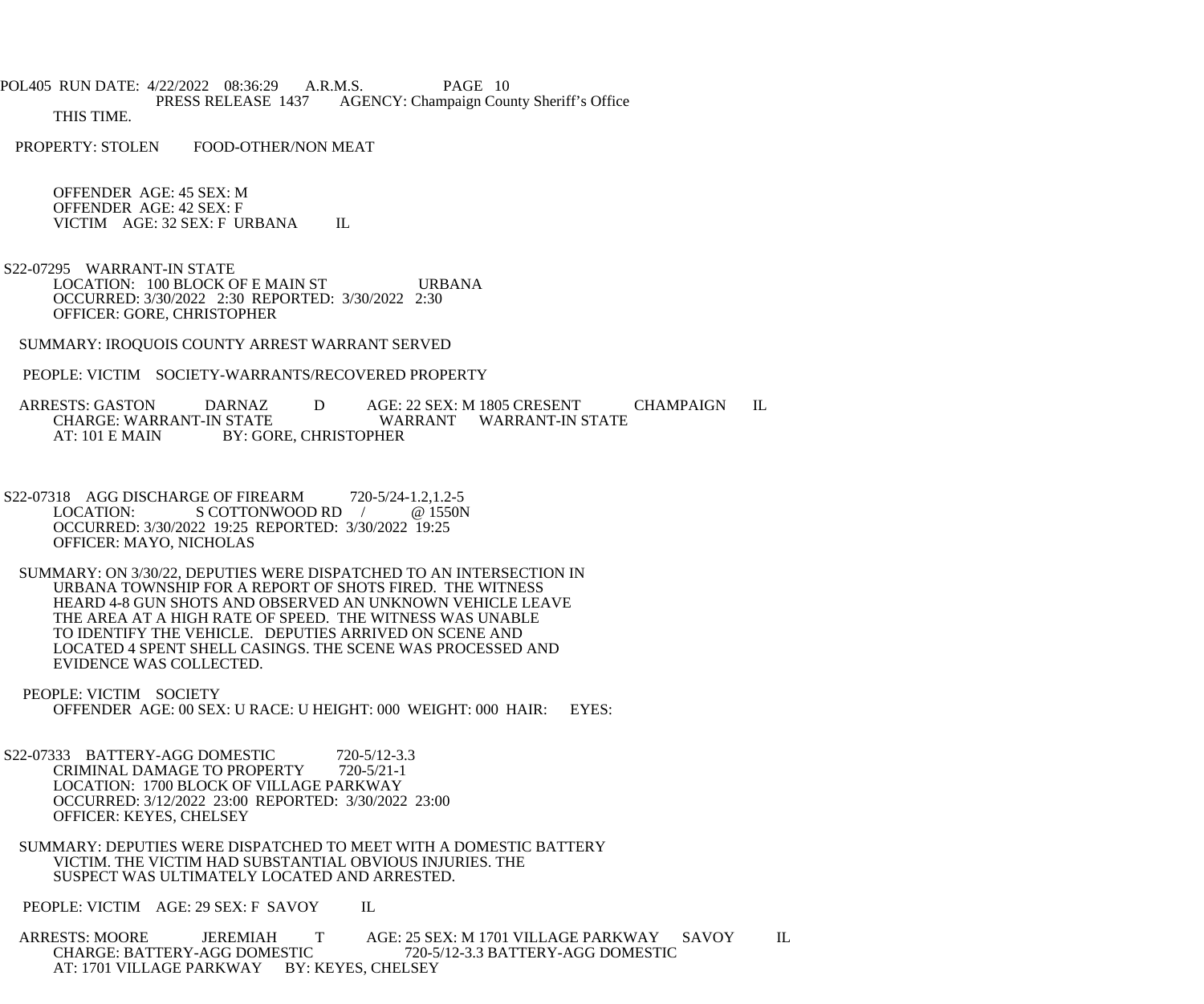- POL405 RUN DATE: 4/22/2022 08:36:29 A.R.M.S. PAGE 11<br>PRESS RELEASE 1437 AGENCY: Champaign Cou AGENCY: Champaign County Sheriff's Office
- S22-07374 FORGERY 720-5/17-3 LOCATION: 800 BLOCK OF HARTWELL DR SAVOY OCCURRED: 3/03/2022 17:18 REPORTED: 3/31/2022 10:48 OFFICER: PRYOR, BILLY
- SUMMARY: THE VICTIM REPORTED THAT SOMEONE OBTAINED A CHECK SHE HAD WRITTEN FOR HER RENT AND CHANGED THE INFORMATION AND HAD IT CASHED.
- PEOPLE: VICTIM AGE: 23 SEX: F SAVOY IL OFFENDER AGE: 00 SEX: RACE: HEIGHT: 000 WEIGHT: 000 HAIR: EYES:
- S22-07384 WARRANT-IN STATE LOCATION: 100 BLOCK OF MITCHELL CT RANTOUL OCCURRED: 3/31/2022 12:28 REPORTED: 3/31/2022 12:28 OFFICER: SHAW, RYNE M
- SUMMARY: DEPUTIES RESPONDED TO AN ADDRESS IN THE VILLAGE OF RANTOUL FOR A SUBJECT THAT HAD MULTIPLE WARRANTS. DEPUTIES MADE CONTACT WITH THE SUBJECT AND THEY WERE TAKEN INTO CUSTODY.
- PEOPLE: VICTIM SOCIETY-WARRANTS/RECOVERED PROPERTY

ARRESTS: LEWIS ORLANDO D AGE: 35 SEX: M 144 MITCHELL CT RANTOUL IL CHARGE: WARRANT-IN STATE CHARGE: WARRANT-IN STATE WARRANT WARRANT-IN STATE<br>AT: BY: SHAW, RYNE M BY: SHAW, RYNE M

- S22-07392 WARRANT-IN STATE
	- LOCATION: 100 BLOCK OF S ELLEN ST HOMER OCCURRED: 3/31/2022 13:31 REPORTED: 3/31/2022 13:31 OFFICER: FLOYD,CODY L
- SUMMARY: ON 3/31/22 AT APPROXIMATELY 13:31 HOURS, A CHAMPAIGN COUNTY SHERIFF'S DEPUTY LOCATED A WANTED SUBJECT IN THE 100 BLOCK OF S. ELLEN ST. IN HOMER, ILLINOIS. THE SUBJECT WAS ARRESTED AND TRANSPORTED TO THE CHAMPAIGN COUNTY SATELLITE JAIL.
- PEOPLE: VICTIM SOCIETY-WARRANTS/RECOVERED PROPERTY
- ARRESTS: PARISH ROBERT W AGE: 58 SEX: M 112 S ELLEN ST HOMER IL CHARGE: WARRANT-IN STATE CHARGE: WARRANT-IN STATE WARRANT WARRANT-IN STATE<br>AT: 112 S ELLEN ST BY: FLOYD.CODY L BY: FLOYD,CODY L
- S22-07400 THEFT OVER \$500 720-5/16-1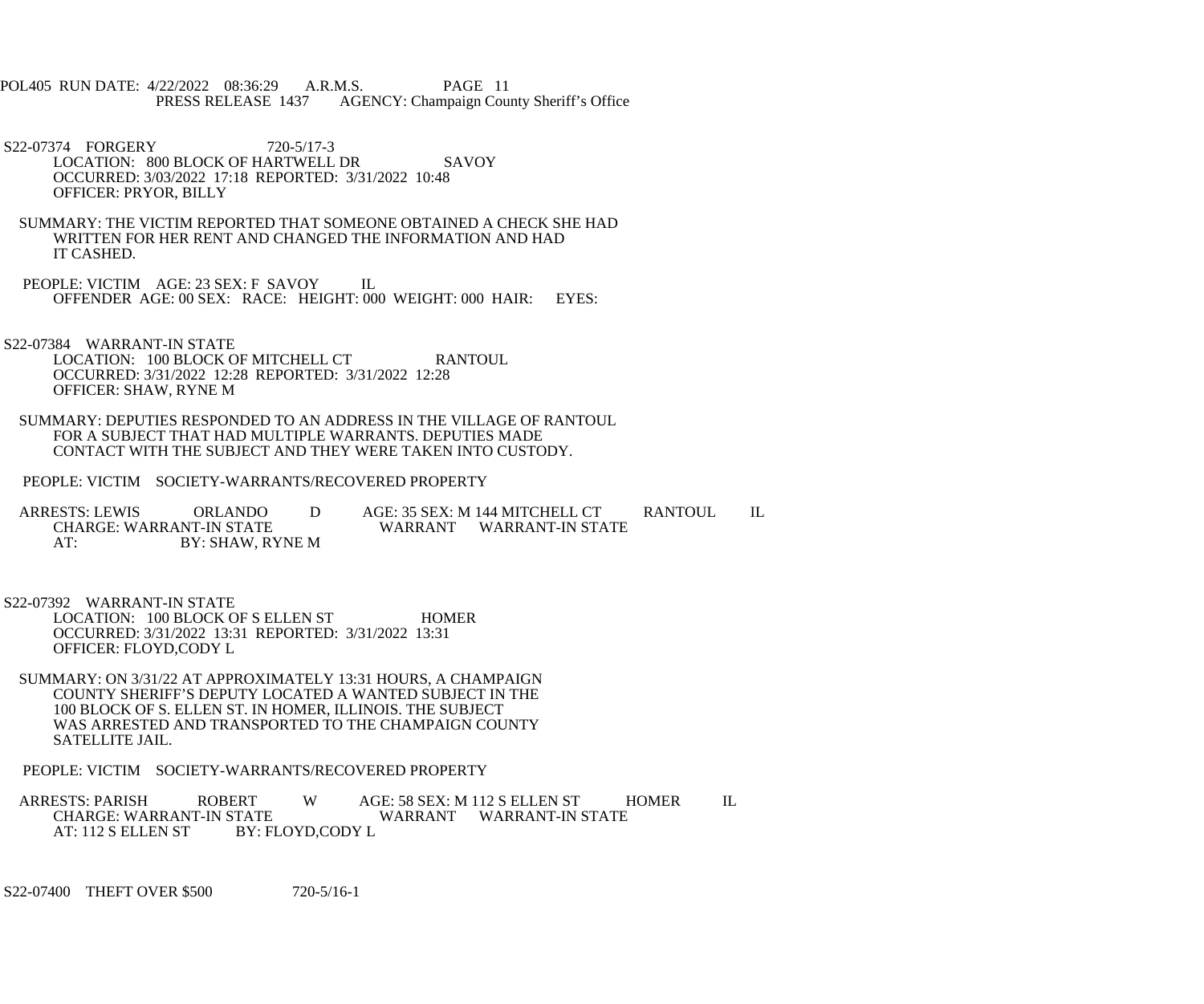POL405 RUN DATE: 4/22/2022 08:36:29 A.R.M.S. PAGE 12 PRESS RELEASE 1437 AGENCY: Champaign County Sheriff's Office LOCATION: 3800 BLOCK OF FARHILLS DR. CHAMPAIGNS OCCURRED: 1/25/2019 0:00 REPORTED: 3/31/2022 15:34 OFFICER: GABRA, KEROLOS

 SUMMARY: THE VICTIM ADVISED SOMETIME BETWEEN 2019 AND 2021, THE WATCH OF HER LATE HUSBAND WAS STOLEN BY AN UNKNOWN OFFENDER. THE WATCH WAS ENTERED INTO LEADS AS STOLEN.

PROPERTY: STOLEN 1 JEWELRY-WATCH

 OFFENDER AGE: 00 SEX: U RACE: U HEIGHT: 000 WEIGHT: 000 HAIR: EYES: VICTIM AGE: 76 SEX: F CHAMPAIGN IL

 S22-07412 OTHER TROUBLE/INFO RPT LOCATION: 100 BLOCK OF PARKVIEW LN SAVOY OCCURRED: 3/31/2022 17:00 REPORTED: 3/31/2022 17:35 OFFICER: PING, JOEL

 SUMMARY: ON MARCH 31, 2022, CHAMPAIGN COUNTY SHERIFF'S DEPUTIES RESPONDED TO REPORT OF A DISORDERLY SUBJECT AT AN ADDRESS IN THE VILLAGE OF SAVOY. THE DISORDERLY SUBJECT LEFT THE SCENE PRIOR TO THE ARRIVAL OF DEPUTIES. DEPUTIES OBTAINED STATEMENTS FROM INVOLVED PARTIES, WHO ADVISED THAT THE SUBJECT WOULD BE TRESPASSED AT A LATER DATE. THE SUBJECT HAS NOT BEEN LOCATED OR INTERVIEWED AT THE REQUEST OF THE VICTIM. NOTHING FURTHER TO REPORT AT THIS TIME.

 OFFENDER AGE: 00 SEX: U RACE: U HEIGHT: 000 WEIGHT: 000 HAIR: EYES: VICTIM SOCIETY

S22-07430 BURGLARY RESIDENTIAL 720-5/19-3 LOCATION: 100 BLOCK OF 2500N MAHOMET OCCURRED: 3/31/2022 9:00 REPORTED: 3/31/2022 21:04 OFFICER: KEYES, CHELSEY

 SUMMARY: THE VICTIM REPORTS THAT HIS RESIDENCE WAS BURGLARIZED WHILE HE WAS AT WORK DURING THE DAY. THERE WAS NO FORCED ENTRY AND APPROXIMATELY 9 COLLECTIBLE COINS VALUED AT LESS THAN \$100 TOTAL WERE REPORTED MISSING.

OFFENDER AGE: 00 SEX: U RACE: U HEIGHT: 000 WEIGHT: 000 HAIR: EYES: VICTIM AGE: 56 SEX: M MAHOMET IL VICTIM AGE: 56 SEX: M MAHOMET

S22-07447 BURGLARY FROM MOTOR VEHICLE 720-5/19-1 CRIMINAL DAMAGE TO PROPERTY 720-5/21-1 LOCATION: 2100 BLOCK OF MONROE DR URBANA OCCURRED: 3/31/2022 23:00 REPORTED: 4/01/2022 6:49 OFFICER: WILLMORE, JUSTIN

 SUMMARY: ON APRIL 1, 2022, CHAMPAIGN COUNTY SHERIFF'S DEPUTIES WERE DISPATCHED TO THE 2100 BLOCK OF MONROE DR. URBANA TOWNSHIP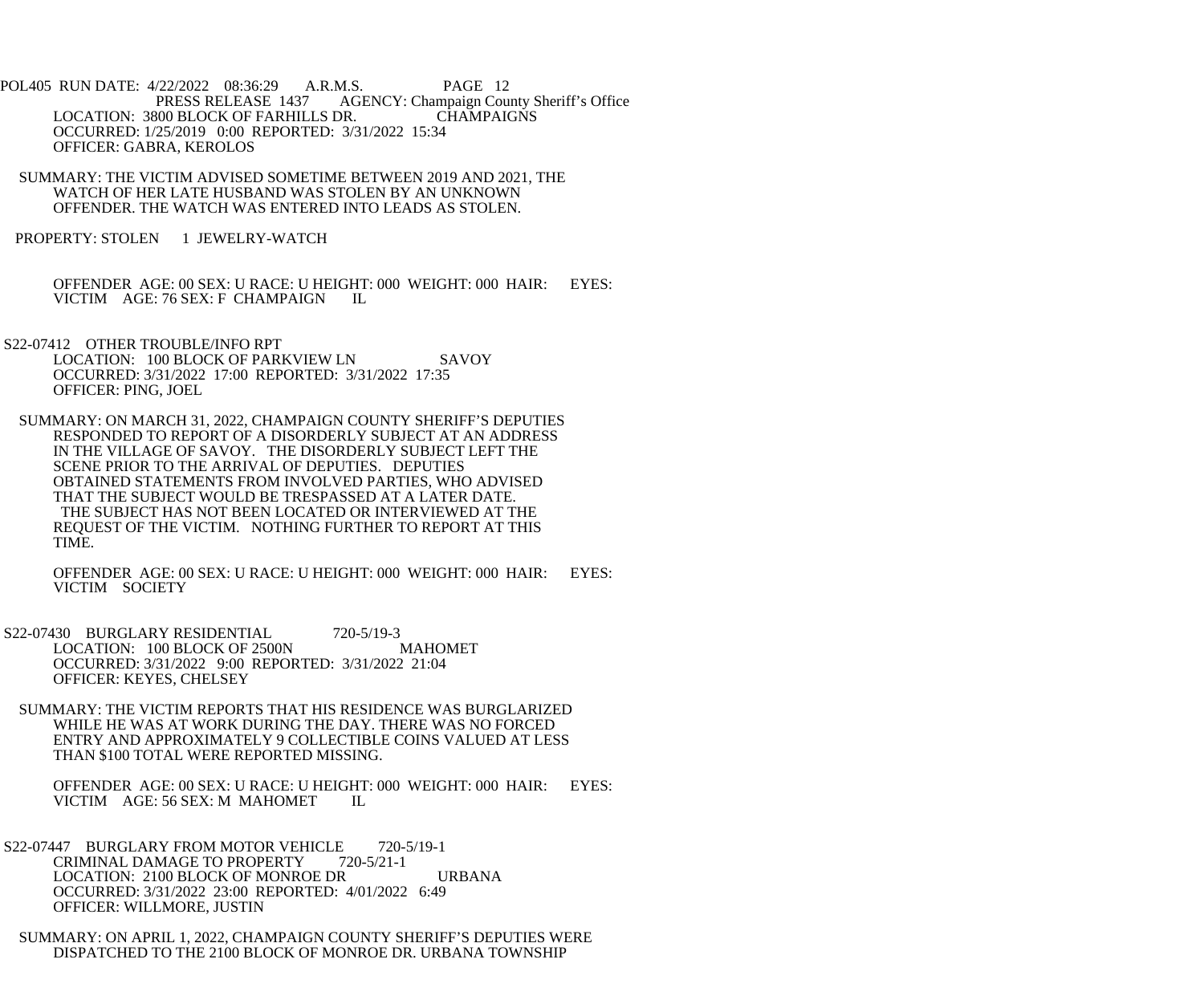POL405 RUN DATE: 4/22/2022 08:36:29 A.R.M.S. PAGE 13<br>PRESS RELEASE 1437 AGENCY: Champaign Cou AGENCY: Champaign County Sheriff's Office FOR THE REPORT OF BURGLARY TO MOTOR VEHICLE. DEPUTIES ARRIVED ON SCENE AND SPOKE TO THE HE VICTIM. UPON SPEAKING TO THE VICTIM IT WAS LEARNED THAT AN UNKNOWN OFFENDER(S) STOLE SEVERAL ITEMS INSIDE THEIR VEHICLE. THERE IS NO SUSPECT INFORMATION AT THIS TIME.

PROPERTY: STOLEN 1 STEREO COMPONENTS

- STOLEN 1 AUTO PART & ACCESSORY
- STOLEN 1 STEREO COMPONENTS
- STOLEN 2 STEREO COMPONENTS
- STOLEN 1 STEREO COMPONENTS
- STOLEN 1 STEREO COMPONENTS
- DAMAGED 1 STEREO COMPONENTS

 OFFENDER AGE: 00 SEX: U RACE: U HEIGHT: 000 WEIGHT: 000 HAIR: EYES: VICTIM AGE: 46 SEX: M URBANA IL

S22-07475 WARRANT-IN STATE

 RESIST/OBSTRUCT/DISARM AN OFFICER RETAIN - HISTORICAL OBSTRUCTING IDENTIFICATION 720-5/31-4.5 LOCATION: 100 BLOCK OF STERLING CT SAVOY OCCURRED: 4/01/2022 13:05 REPORTED: 4/01/2022 13:07 OFFICER: PRYOR, BILLY

 SUMMARY: DEPUTIES RESPONDED TO A BATTERY COMPLAINT AND WERE INFORMED THAT THE REPORTING PERSON MAY HAVE A WARRANT. THE R/P HAD A VALID WARRANT AND WAS TAKEN INTO CUSTODY.

PEOPLE: VICTIM SOCIETY-WARRANTS/RECOVERED PROPERTY

ARRESTS: HUGHES KEITH A AGE: 23 SEX: M 105 STERLING APT 202 SAVOY IL CHARGE: WARRANT-IN STATE CHARGE: WARRANT-IN STATE WARRANT WARRANT-IN STATE AT: STERLING CT BY: PRYOR, BILLY AT: STERLING CT BY: PRYOR, BILLY<br>HUGHES KEITH A AGE: 23 HUGHES KEITH A AGE: 23 SEX: M 105 STERLING APT 202 SAVOY IL CHARGE: RESIST/OBSTRUCT/DISARM AN OFFICER<br>AT: STERLING CT BY: PRYOR. BILLY AT: STERLING CT BY: PRYOR, BILLY<br>HUGHES KEITH A AGE: 23 A AGE: 23 SEX: M 105 STERLING APT 202 SAVOY IL<br>ENTIFICATION 720-5/31-4.5 OBSTRUCTING IDENTIFICATIO CHARGE: OBSTRUCTING IDENTIFICATION<br>AT: STERLING CT BY: PRYOR. BILL BY: PRYOR, BILLY

S22-07502 DOMESTIC DISPUTE 750-60-101 LOCATION: 400 BLOCK OF PADDOCK DR SAVOY OCCURRED: 4/01/2022 18:35 REPORTED: 4/01/2022 18:40 OFFICER: BEARCE, JAROD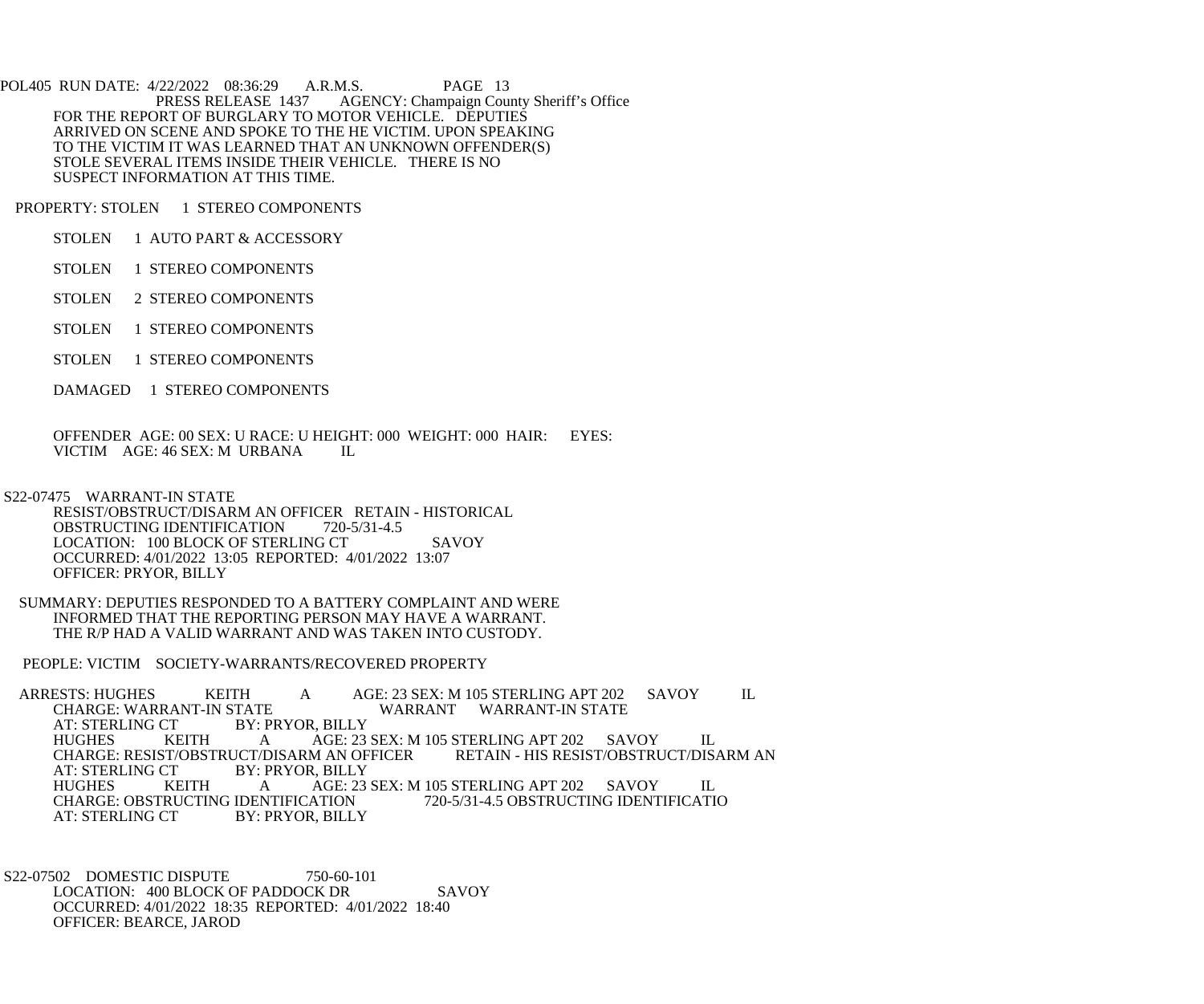POL405 RUN DATE: 4/22/2022 08:36:29 A.R.M.S. PAGE 14<br>PRESS RELEASE 1437 AGENCY: Champaign Cou AGENCY: Champaign County Sheriff's Office

- SUMMARY: ON 04/01/2022 AT APPROXIMATELY 1848 HRS. CCSO DEPUTIES WERE DISPATCHED TO AN ADDRESS IN SAVOY, IL. FOR REPORT OF A DOMESTIC BATTERY. AFTER SPEAKING WITH INVOLVED PARTIES AND A WITNESS, THE CONTACT BETWEEN THE INVOLVED INDIVIDUALS APPEARS TO HAVE BEEN INCIDENTAL. THERE WAS NOT SUFFICIENT PROBABLE CAUSE TO MAKE AN ARREST AT THIS TIME.
- PEOPLE: VICTIM SOCIETY OFFENDER AGE: 00 SEX: U RACE: U HEIGHT: 000 WEIGHT: 000 HAIR: EYES:
- S22-07501 CRIMINAL DAMAGE TO PROPERTY 720-5/21-1 LOCATION: 3700 BLOCK OF CUNNINGHAM AV URBANA OCCURRED: 4/01/2022 13:00 REPORTED: 4/01/2022 18:43 OFFICER: REIFSTECK, CHASE
- SUMMARY: ON FRIDAY (04/01/22) AT APPROXIMATELY 1846 HRS, CHAMPAIGN COUNTY DEPUTY SHERIFFS WERE DISPATCHED TO A RESIDENCE IN THE SOMER TOWNSHIP, TO SPEAK WITH A VICTIM OF CRIMINAL DAMAGE. UPON ARRIVAL, A NARRATIVE WAS OBTAINED FROM THE VICTIM. DURING THIS INCIDENT, AN UNKNOWN INDIVIDUAL (S) WAS BELIEVED TO HAVE SHATTERED A BATHROOM WINDOW IN THE INVOLVED RESIDENCE, WITH A SMALL ROCK. NO SUSPECTS HAVE BEEN IDENTIFIED AT THIS TIME.
	- OFFENDER AGE: 00 SEX: U RACE: U HEIGHT: 000 WEIGHT: 000 HAIR: EYES: VICTIM AGE: 23 SEX: F URBANA IL VICTIM AGE: 23 SEX: F URBANA IL<br>VICTIM AGE: 29 SEX: M URBANA IL VICTIM AGE: 29 SEX: M URBANA
- S22-07528 BATTERY-DOMESTIC 720-5/12-3.2 LOCATION: 600 BLOCK OF E ROOSEVELT RD PHILO OCCURRED: 4/01/2022 22:45 REPORTED: 4/01/2022 22:45 OFFICER: METZLER, JEFFREY
- SUMMARY: DEPUTIES WERE DISPATCHED TO THE 600 BLOCK OF ROOSEVELT RD. IN THE VILLAGE OF PHILO FOR A REPORT OF A DOMESTIC TROUBLE. DEPUTIES DETERMINED THERE WAS PHYSICAL CONTACT BETWEEN THE TWO PARTIES AND ARRESTED THE SUPPOSED AGGRESSOR.
- PEOPLE: VICTIM AGE: 44 SEX: F PHILO IL
- ARRESTS: HOFFMAN CHARLES J AGE: 42 SEX: M 610 E ROOSEVELT RD PHILO IL<br>CHARGE: BATTERY-DOMESTIC 720-5/12-3.2 BATTERY-DOMESTIC CHARGE: BATTERY-DOMESTIC 720-5/12-3.2 BATTERY-DOMESTIC<br>AT: ROOSEVELT RD BY: METZLER, JEFFREY BY: METZLER, JEFFREY
- S22-07540 HARASSMENT BY ELECTRONIC COMMUNICAT 720-5/26.5-3<br>LOCATION: 2200 BLOCK OF VILLAGE PARK WY SAVOY LOCATION: 2200 BLOCK OF VILLAGE PARK WY OCCURRED: 4/02/2020 6:06 REPORTED: 4/02/2022 8:08 OFFICER: PRYOR, BILLY
- SUMMARY: THE VICTIM REPORTED HE HAD RECEIVED A THREAT OVER FACEBOOK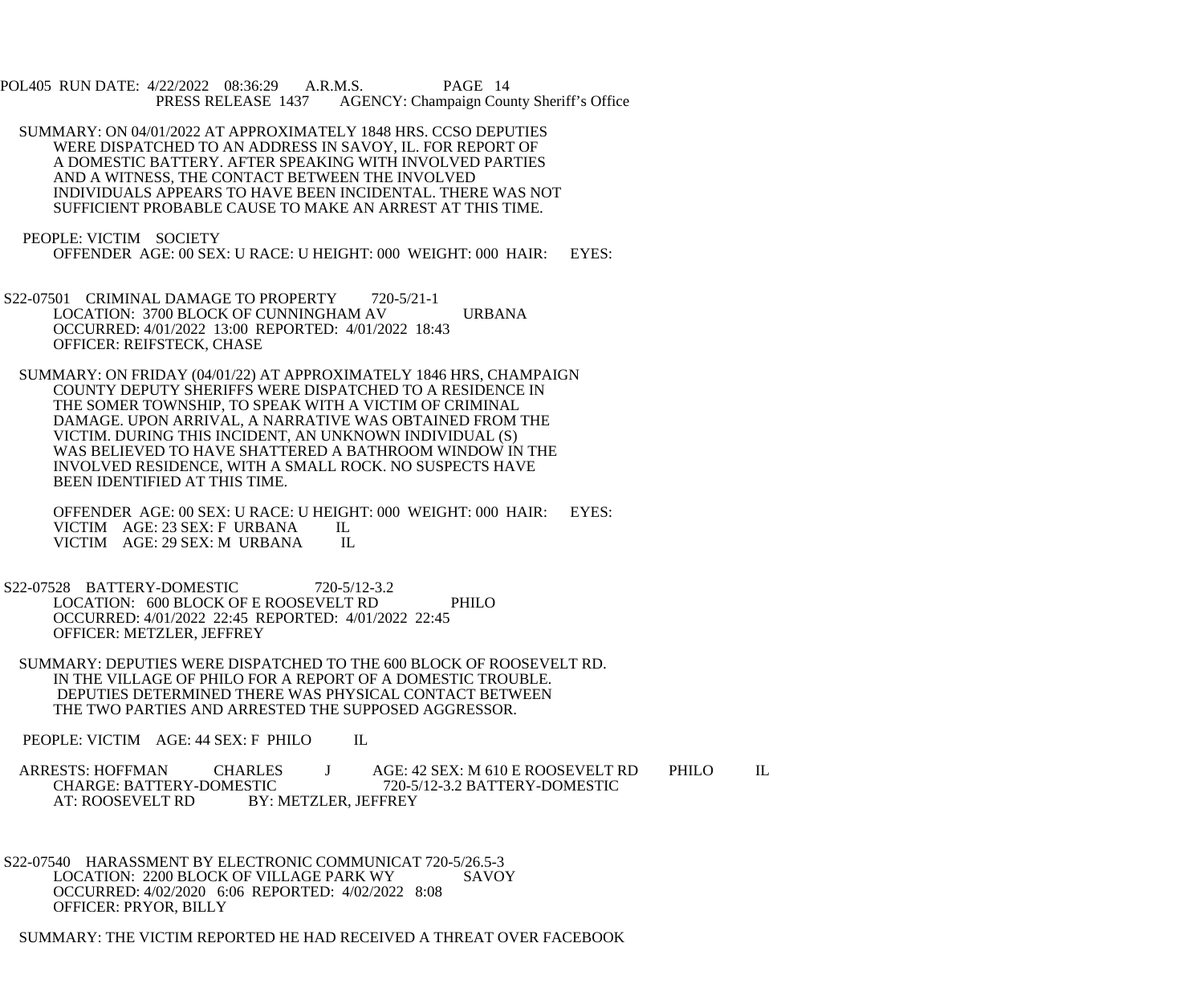POL405 RUN DATE: 4/22/2022 08:36:29 A.R.M.S. PAGE 15 PRESS RELEASE 1437 AGENCY: Champaign County Sheriff's Office MESSENGER.

- PEOPLE: VICTIM AGE: 19 SEX: M SAVOY IL OFFENDER AGE: 00 SEX: RACE: HEIGHT: 000 WEIGHT: 000 HAIR: EYES:
- S22-07564 BATTERY-DOMESTIC 720-5/12-3.2 LOCATION: 400 BLOCK OF PADDOCK DR SAVOY OCCURRED: 4/02/2022 16:35 REPORTED: 4/02/2022 16:35 OFFICER: WELDON, MATTHEW
- SUMMARY: DISPATCHED TO A SAVOY RESIDENCE IN REFERENCE TO A DOMESTIC DISPUTE. BOTH PARTIES BATTERED EACH OTHER, BUT BOTH CLAIMED THE OTHER WAS THE AGGRESSOR. EACH PARTY HAD A WITNESS THAT GAVE CONFLICTING STATEMENTS. PARTIES WERE SEPARATED WITHIN THE RESIDENCE.

 OFFENDER AGE: 18 SEX: M OFFENDER AGE: 35 SEX: M VICTIM AGE: 18 SEX: M CHAMPAIGN IL VICTIM AGE: 35 SEX: M SAVOY IL

- S22-07655 ASSIST OTHER POLICE DEPT CANINE SEARCH VEHICLE LOCATION: 1600 BLOCK OF KASSEN AVE MAHOMET OCCURRED: 4/04/2022 0:00 REPORTED: 4/04/2022 0:50 OFFICER: REIFSTECK, CHASE
- SUMMARY: ON MONDAY (04/04/22) AT APPROXIMATELY 0053 HRS, CHAMPAIGN COUNTY DEPUTY SHERIFFS WERE DISPATCHED TO ASSIST THE MAHOMET POLICE DEPARTMENT, WITH AN INCIDENT THAT BEGAN AS AN UNKNOWN PROBLEM. THIS INCIDENT WAS EVENTUALLY DETERMINED TO BE A HOME INVASION, IN WHICH THE SUSPECT VIOLATED AN EMERGENCY ORDER OF PROTECTION AND BATTERED AN EX-SPOUSE AND HER FATHER. THE MALE SUSPECT FLED THE AREA AND WAS EVENTUALLY PURSUED BY A MAHOMET POLICE OFFICER, AS WELL AS THE ILLINOIS STATE POLICE. WHEN THE SUSPECT'S VEHICLE FINALLY STOPPED, THE SUSPECT REFUSED TO COMPLY WITH OFFICER'S COMMANDS. THE SUSPECT WAS EVENTUALLY APPREHENDED BY POLICE OFFICERS AND DEPUTIES, AT WHICH TIME A CANINE WAS UTILIZED IN THE APPREHENSION. THE SUSPECT WAS TREATED AT A NEARBY HOSPITAL AND LATER PROCESSED INTO THE CHAMPAIGN COUNTY SATELLITE JAIL FOR HIS CHARGES.

 PEOPLE: VICTIM SOCIETY OFFENDER AGE: 40 SEX: M

- S22-07674 BATTERY-DOMESTIC 720-5/12-3.2 LOCATION: 3700 BLOCK OF CUNNINGHAM AV URBANA OCCURRED: 4/04/2022 10:15 REPORTED: 4/04/2022 10:15 OFFICER: FLOYD,CODY L
- SUMMARY: ON 4/4/22 AT APPROXIMATELY 10:16, CHAMPAIGN COUNTY SHERIFF'S DEPUTIES WERE DISPATCHED TO EHLER'S TRAILER PARK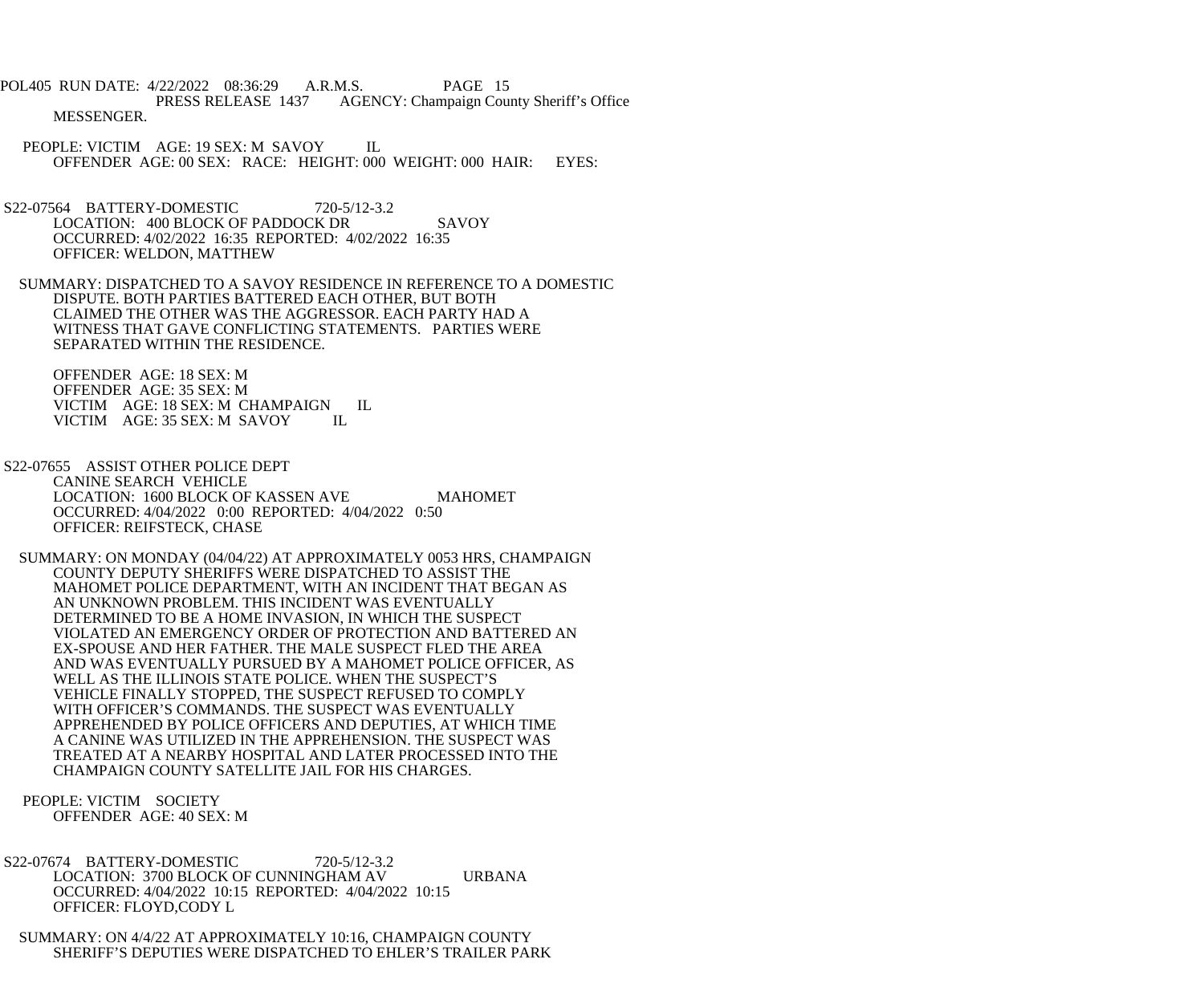POL405 RUN DATE: 4/22/2022 08:36:29 A.R.M.S. PAGE 16<br>PRESS RELEASE 1437 AGENCY: Champaign Cou AGENCY: Champaign County Sheriff's Office FOR A DOMESTIC BATTERY. INVOLVED PARTIES WERE INTERVIEWED AND SEPARATED. NO ARRESTS HAVE BEEN MADE AT THIS TIME.

 OFFENDER AGE: 26 SEX: M OFFENDER AGE: 25 SEX: F VICTIM AGE: 26 SEX: M URBANA IL<br>VICTIM AGE: 25 SEX: F URBANA IL VICTIM AGE: 25 SEX: F URBANA

- S22-07712 CRIMINAL DAMAGE TO PROPERTY 720-5/21-1 LOCATION: 100 BLOCK OF E LINCOLN ST PESOTUM OCCURRED: 4/04/2022 13:00 REPORTED: 4/04/2022 14:35 OFFICER: SHAW, RYNE M
- SUMMARY: ON 4/4/22 AT APPROXIMATELY 1434 HOURS, DEPUTIES RESPONDED TO THE COMMUNITY BUILDING IN PESOTUM, IL FOR A POSSIBLE BURGLARY. DEPUTIES ARRIVED AND CLEARED THE BUILDING. DEPUTIES TOOK A REPORT FOR CRIMINAL DAMAGE TO PROPERTY FOR A BROKEN GLASS DOOR.
- PROPERTY: DAMAGED 1 DOOR / FRAME

 OFFENDER AGE: 00 SEX: U RACE: U HEIGHT: 000 WEIGHT: 000 HAIR: EYES: VICTIM VILLAGE OF PESOTUM PESOTUM IL

- S22-07773 BURGLARY RESIDENTIAL 720-5/19-3 LOCATION: 3700 BLOCK OF CUNNINGHAM AV URBANA OCCURRED: 4/04/2022 19:00 REPORTED: 4/05/2022 8:52 OFFICER: SHAW, RYNE M
- SUMMARY: ON APRIL 5TH, 2022, DEPUTIES RESPONDED TO AN ADDRESS IN URBANA TOWNSHIP FOR A POSSIBLE BURGLARY. DEPUTIES SPOKE TO THE RP, WHO STATED AN UNKNOWN SUSPECT HAD ENTERED HIS RESIDENCE AND TOOK SEVERAL ITEMS. NO SUSPECT INFORMATION AT THIS TIME.
- PROPERTY: STOLEN 1 CURRENCY-NOT CHECKS/BOND
	- STOLEN 1 CURRENCY-NOT CHECKS/BOND

 OFFENDER AGE: 00 SEX: U RACE: U HEIGHT: 000 WEIGHT: 000 HAIR: EYES: VICTIM AGE: 57 SEX: M URBANA IL<br>VICTIM AGE: 51 SEX: M URBANA IL VICTIM AGE: 51 SEX: M URBANA

 S22-07776 ASSIST OTHER POLICE DEPT RECOVERED STOLEN VEHICLE LOCATION: 3100 BLOCK OF 1700 E RANTOUL OCCURRED: 4/05/2022 9:06 REPORTED: 4/05/2022 9:06 OFFICER: LIVINGSTON, ANDREW

 SUMMARY: ON 4/5/2022, A CHAMPAIGN COUNTY SHERIFF DEPUTY CONDUCTED EXTRA PATROL AT THE STONE CREEK CHURCH IN RANTOUL. THE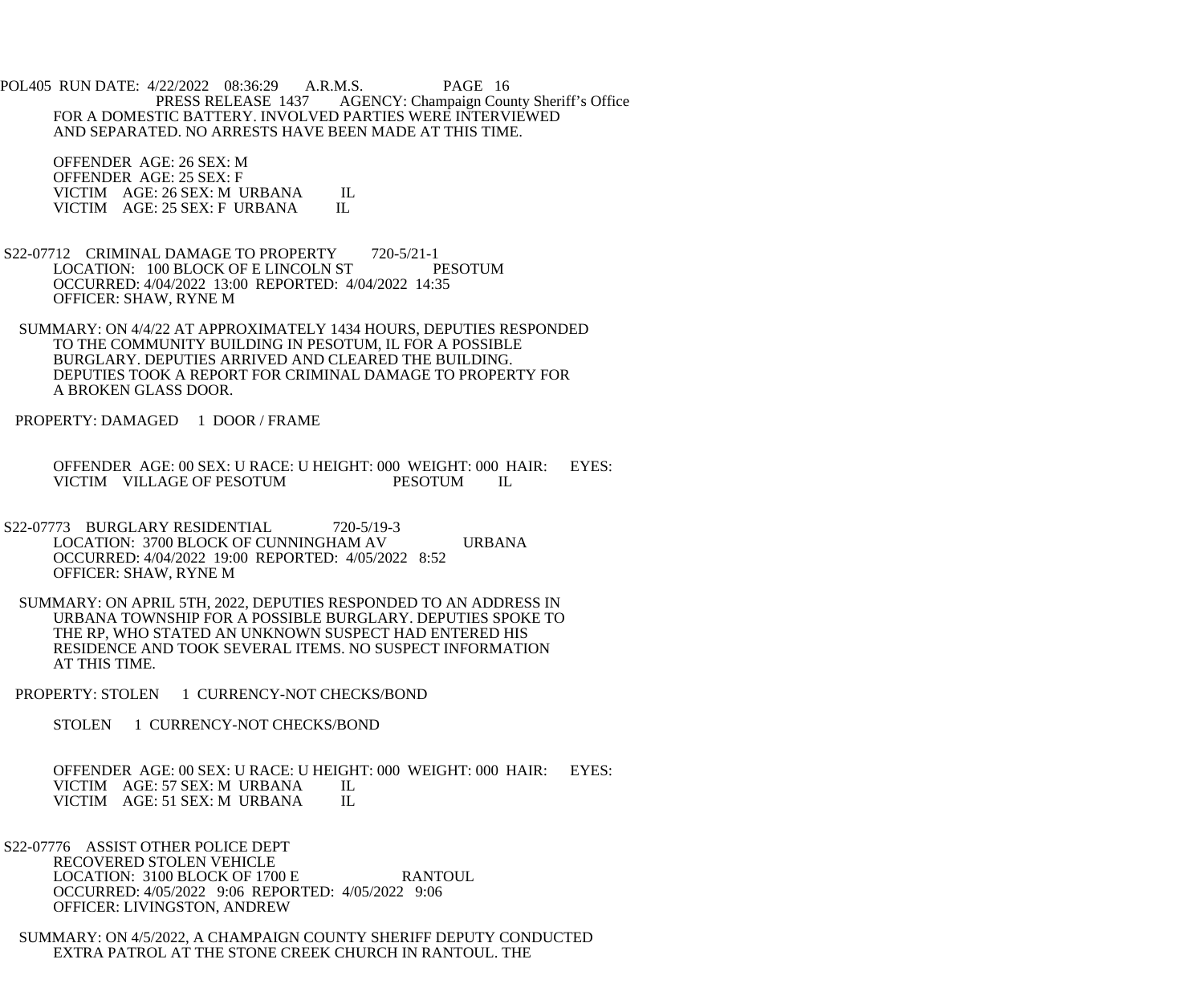POL405 RUN DATE: 4/22/2022 08:36:29 A.R.M.S. PAGE 17<br>PRESS RELEASE 1437 AGENCY: Champaign Cou AGENCY: Champaign County Sheriff's Office DEPUTY OBSERVED A VEHICLE TO BE IN THE PARKING LOT PARKED BETWEEN TWO CHURCH VANS. METCAD WOULD LATER ADVISE THAT THE VEHICLE WAS REPORTED STOLEN OUT OF RANTOUL. THE SCENE WAS RELEASED A SHORT TIME LATER TO THE RANTOUL POLICE DEPARTMENT.

PEOPLE: VICTIM SOCIETY<br>OFFENDER SEX: R SEX: RACE: HEIGHT: 000 WEIGHT: 000 HAIR: EYES:

- S22-07789 BATTERY-AGGRAVATED 720-5/12-3.05 RESIST/OBS CORRECT/POLICE/FIRE 720-5/31-1 LOCATION: 00 BLOCK OF 204 E MAIN URBANA OCCURRED: 4/05/2022 11:10 REPORTED: 4/05/2022 11:10 OFFICER: WELCH, RICHARD KEITH
- SUMMARY: ARRESTING GERTRUDE TSHINGUTA FOR AGGRAVATED BATTERY AND RESISTING ARREST.

PEOPLE: VICTIM AGE: 56 SEX: M URBANA IL

 ARRESTS: TSHINGUTA GERTRUDE AGE: 45 SEX: F HOMELESS CHARGE: BATTERY-AGGRAVATED 720-5/12-3.0 WARRANT-IN STATE AT: 101 E MAIN BY: WELCH, RICHARD KEITH AT: 101 E MAIN BY: WELCH, RICHARD KEITH<br>TSHINGUTA GERTRUDE AGE: 45 SEX: AGE: 45 SEX: F HOMELESS<br>FIRE 720-5/31-1 RESIST/OBS CORRECT/POLICE CHARGE: RESIST/OBS CORRECT/POLICE/FIRE AT: 101 E MAIN BY: WELCH, RICHARD KEITH

 S22-07795 THEFT \$500 AND UNDER 720-5/16-1 LOCATION: 1400 BLOCK OF COMANCHE DR CHAMPAIGN OCCURRED: 4/01/2022 22:00 REPORTED: 4/05/2022 11:17 OFFICER: FLOYD,CODY L

 SUMMARY: ON 4/5/22 AT APPROXIMATELY 12:59 HOURS, CHAMPAIGN COUNTY SHERIFF'S DEPUTIES WERE DISPATCHED TO THE 1400 BLOCK OF COMANCHE DR. IN HENSLEY TOWNSHIP FOR THE REPORT OF A THEFT. A SUSPECT HAS BEEN IDENTIFIED BUT HAS NOT BEEN LOCATED AS OF THE TIME OF THIS REPORT.

PROPERTY: STOLEN 1 CELLULAR PHONE

STOLEN 1 PURSE OR WALLET

STOLEN 1 CREDIT/DEBIT/GAS CARDS

 OFFENDER AGE: 37 SEX: F VICTIM AGE: 54 SEX: M CHAMPAIGN IL

S22-07797 WARRANT-OUT OF STATE